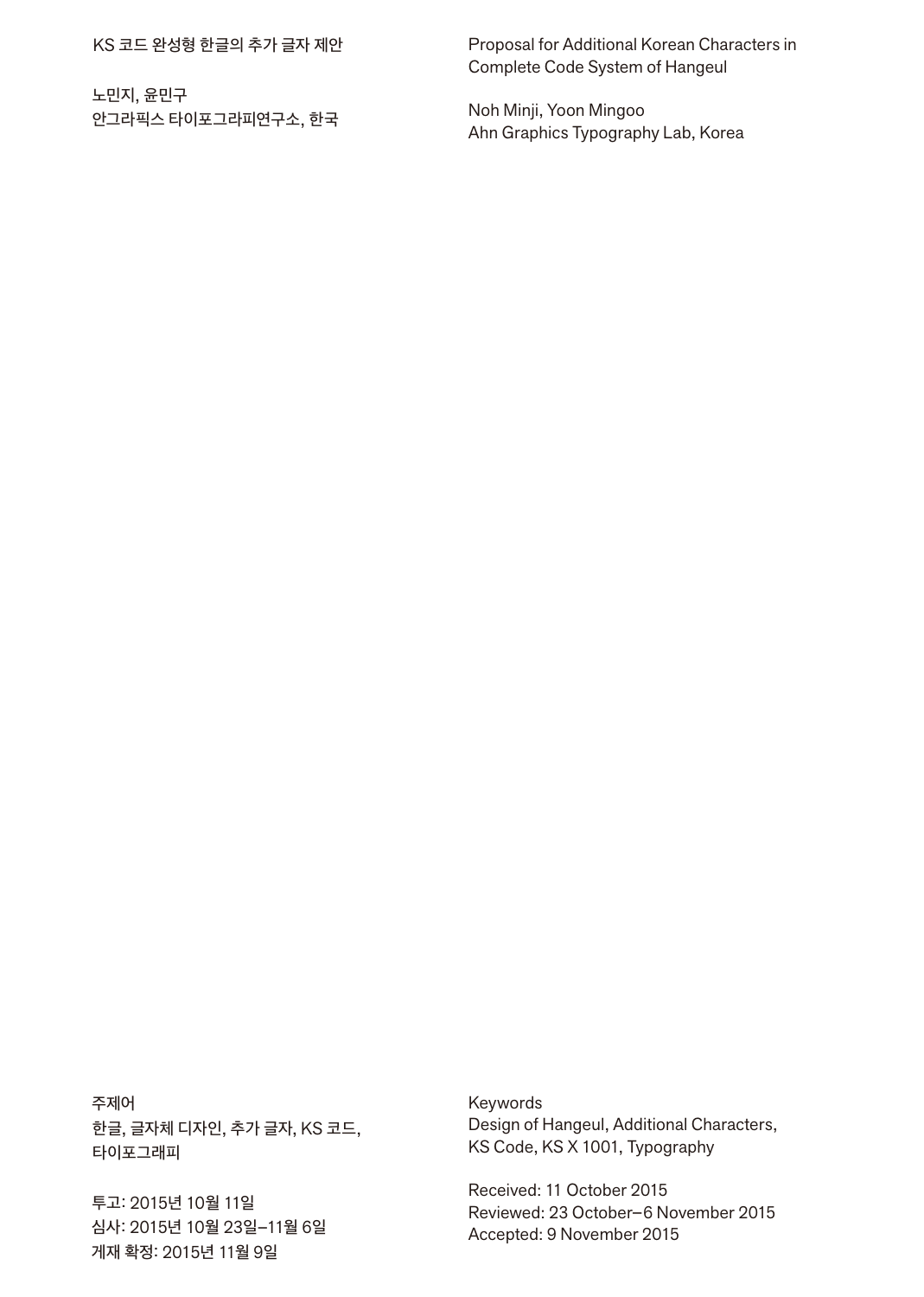#### 초록

間

오늘날 글자체 디자이너가 한글 글자체를 디자인할 때 기준으로 삼는 것은 1987년 처음 규격화한 KS 코드의 완성형 한글 2,350자이다. 당시 사용 빈도수를 고려해 추려낸 글자이기는 하나, 그동안 바뀐 표준말이나 자연스럽게 정착된 언어 습관들이 반영되지 않은 상태로 20여 년이 지난 지금까지 여전히 쓰이고 있다. 실제로 2,350자만으로는 일부 표준어, 준말, 외래어 등을 표기할 수 없어서 생활에 불편함을 끼치곤 한다. 한글의 첫 닿자, 홀자, 받침의 모든 조합을 표기할 수 있는 11,172자를 모두 디자인하는 방안도 있겠으나, 실제 쓰이지 않는 글자 수가 너무 많고, 디자인하는데에도 지나치게 많은 시간이 걸린다. 경제성과 효율성들을 모두 고려한다면 2,350자 외에 필요한 글자를 추가로 디자인하는 것이 바람직하겠다. 그러나 2,350자 외 8,822자 중 어떤 글자가 추가로 필요한지에 대한 별다른 기준이 없어 글자체 디자이너는 각 개인의 판단으로 추가 글자를 선택해야 한다는 문제를 안고 있다. 이에 글쓴이는 KS코드에서 지정하지 않은 표준말을 표기하기 위한 추가 글자 9자, 준말을 표기하기 위한 추가 글자 24자, 발음을 표기하기 위한 추가 글자 39자, 사투리를 표기하기 위한 추가 글자 41자, 한국어 활용형을 표기하기 위한 추가 글자 9자, 고유 명사, 외래어, 외국어 발음을 표기하기 위한 추가 글자 67자, 감탄사, 의성어, 신조어를 표기하기 위한 추가 글자 42자를 선별하였고, 중복되는 7자를 제외하고, 추가 글자 총 224자를 제안하는 바이다. 언어 습관은 시대의 흐름에 따라 변화한다. 이러한 변화에 따라 일상 생활에서 불편함이 없도록 추가 글자에 대한 연구는 지속적으로 이루어져야 할 것이다.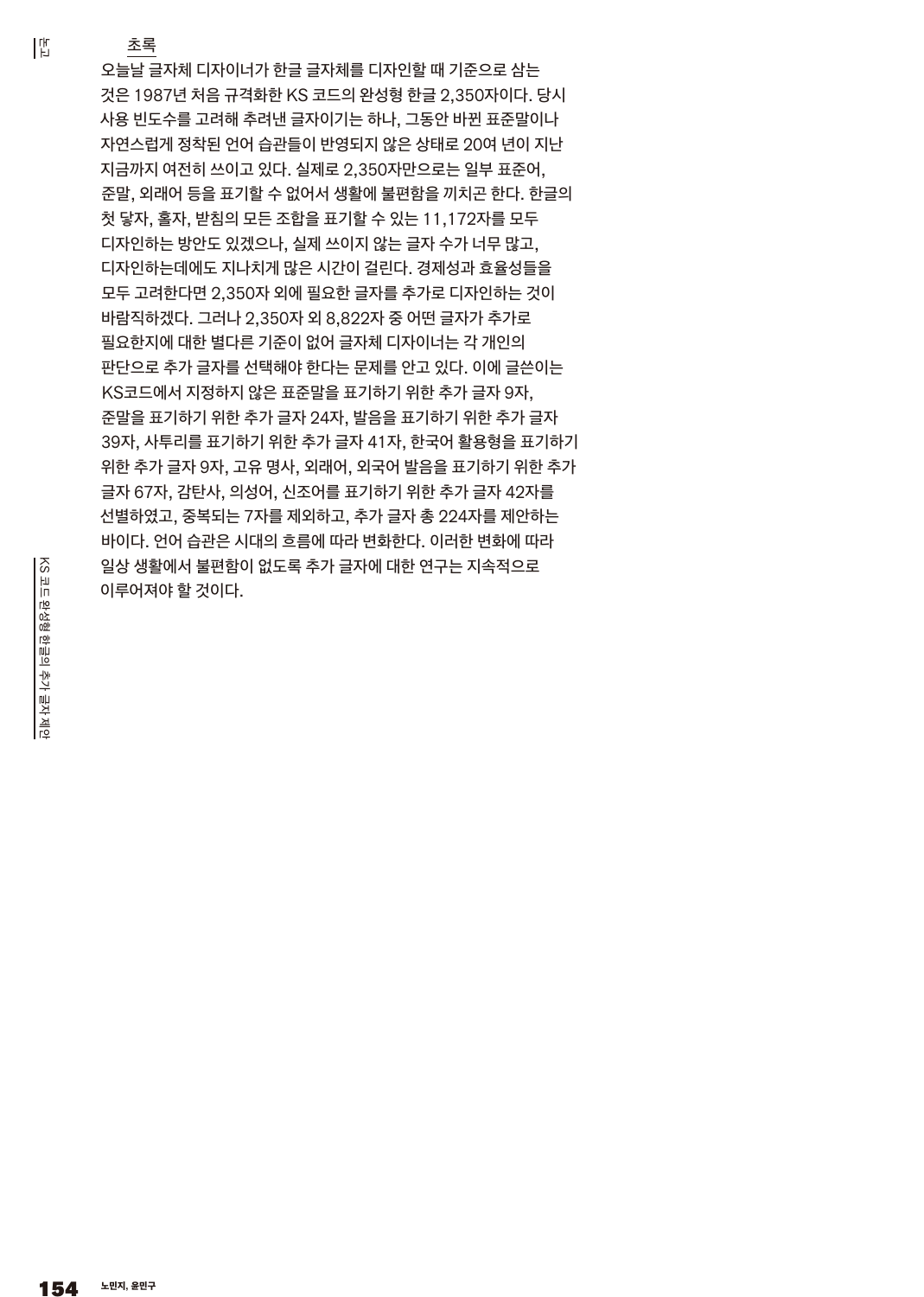#### Abstract

When a typographer designs Hangeul font these days , he or she relies on KS X 1001 , the complete Hangeul system that was first defined in 1987 . The characters included in the system are those selected according to their frequency of use . However , the system has been used for over 20 years by now , so it does not wholly reflect the present standard language or language practices . Users could sometimes be disconcerted by the lack of some standard words , abbreviated forms , and loanwords . Designing all 11 ,172 characters that can be combined from the Hangeul consonants and vowels might be a solution , but considering economic feasibility and efficiency , 2 ,350 characters have been proposed to be included in the system since they are widely and frequently used . For there is no specific norm , designers need to individually choose which among the remaining 8 ,822 characters should be added to the existing system . In this article , the writer proposes adding 224 characters : 1 . nine for writing the standard language , 2 . twenty-four for writing the abbreviated forms , 3 . thirty-nine for writing the pronunciations , 4 . forty-one for writing the dialects , 5 . nine for writing the conjugated forms , 6 . sixty-seven for writing the proper nouns , loanwords , and the pronunciation of foreign languages , 7 . forty-two for writing the interjections , onomatopoeia , and newly-coined words , among which seven characters are repeated . As the language practices change with the flow of time , the research on the characters to be added in the system must be continuously conducted .

**Paper**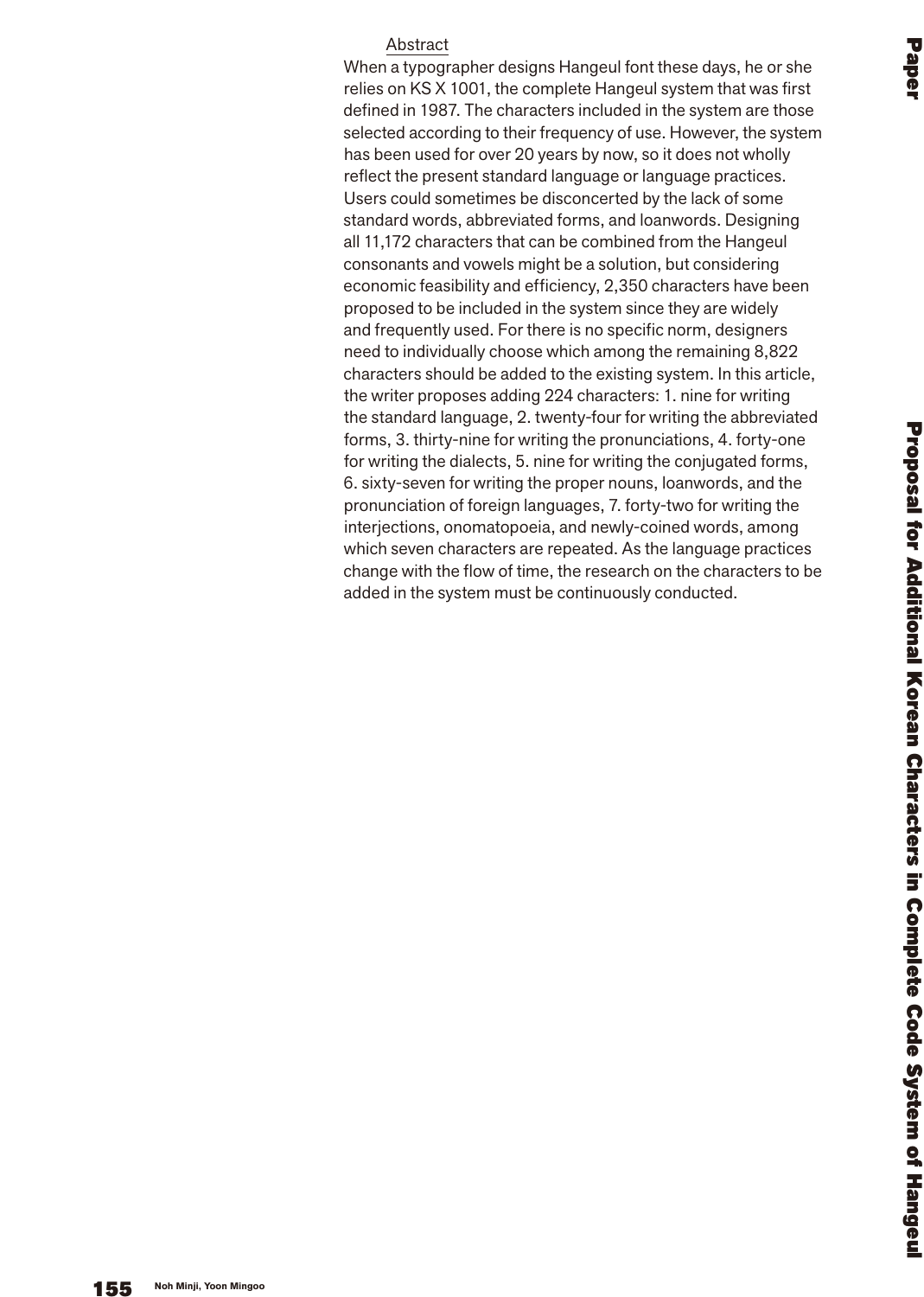## 1. 서론 1.1 연구 배경

오늘날 글자체 디자이너가 한글 완성형 글꼴을 디자인할 때 기준으로 삼는 것은 2004년 국가기술표준원에서 개정한 KS(한국 산업 규격) X 1001:2004 코드의 2,350자이다. 2,350자를 처음 규격화한 것은 1987년 KS C 5601:1987이다. 당시 사용 빈도수를 고려해 추려낸 글자이지만, 오늘날까지 20여 년의 시간이 흐르면서 새롭게 쓰이게 된 다양한 글자들이 반영되지 않아 한국어의 다양한 활용에 걸림돌이 되고 있다. 한글의 첫 닿자, 홀자, 받침의 모든 조합을 표현할 수 있는 11,172자를 모두 디자인하는 방안도 있겠으나, 이 중에는 실제로 쓰이지 않는 글자 수가 너무 많고 디자인하는데에도 지나치게 많은 시간이 걸린다.

#### 1.2 연구 목적, 범위 및 방법

일정 시간 내에 높은 완성도의 글자체를 기대한다면 한글 2,350자 외에 필요한 글자를 추가로 디자인하여 개발하는 방법이 가장 효율적일 것이다. 그러나 2,350자 외 8,822자 중 어떤 글자가 추가로 필요한지에 대한 별다른 기준이 없어 글자체 디자이너는 각 개인의 판단으로 추가 글자를 선택해야 한다는 문제를 안고 있다. 이에 글쓴이는 국립국어원의 표준국어대사전을 기준으로 하고, 필요에 따라 한글 맞춤법 고시안과 외래어 표기법 규정을 참고하여 첫 번째로 표준말을 표기하기 위한 추가 글자, 두 번째, 준말을 표기하기 위한 추가 글자, 세 번째, 발음을 표기하기 위한 추가 글자, 네 번째, 사투리를 표기하기 위한 추가 글자, 다섯 번째, 한국어 활용형을 표기하기 위한 추가 글자, 여섯 번째, 고유 명사, 외래어, 외국어 발음을 표기하기 위한 추가 글자에 대한 조사와 생활 국어에서 쓰이는, 마지막 일곱 번째로 감탄사, 의성어, 신조어를 표기하기 위한 추가 글자에 대한 조사를 진행하였고, 이를 바탕으로 KS코드에는 지정되지 않았지만 실제 쓰임에서 중요도가 높은 추가 글자를 선별하고자 한다.

#### 2. 본론

2.1 표준말을 표기하기 위한 추가 글자

| 1 | 꺍 | 꺍하다는 공간 따위가 꽉 차서 더 들어갈 수 없는    |
|---|---|--------------------------------|
|   |   | 상태에 쓰이는 형용사이다.                 |
| 2 | 늧 | 눛은 앞으로 어떻게 될 것 같은 일의 근원, 또는 먼저 |
|   |   | 보이는 빌미라는 뜻의 명사이다.              |
| 3 | 닁 | 닁큼은 머뭇거리지 않고 단번에 빨리라는 뜻의       |
|   |   | 부사이다.                          |
| 4 | 믜 | 옛말 설믜는 지혜, 눈썰미라는 뜻의 명사이다.      |
| 5 | 볌 | 볌은 반지나 병마개 따위가 헐거워 잘 맞지 아니할    |
|   |   | 때에 꼭 맞도록 사이에 끼우는 헝겊이나 종이라는 뜻의  |
|   |   | 명사이다.                          |
| 6 | 뺚 | 뺜하다는 조금 반하다라는 뜻으로, 뱐하다보다 센     |
|   |   | 느낌을 준다. 또한 빤하다를 낮잡아 이를 때도 쓰이는  |
|   |   | 형용사이다.                         |
| 7 | 씃 | 어씃하다는 마음이 호탕하고 의협심이 강하다는 뜻의    |
|   |   | 형용사이다.                         |

 $\Im$ 래 여성형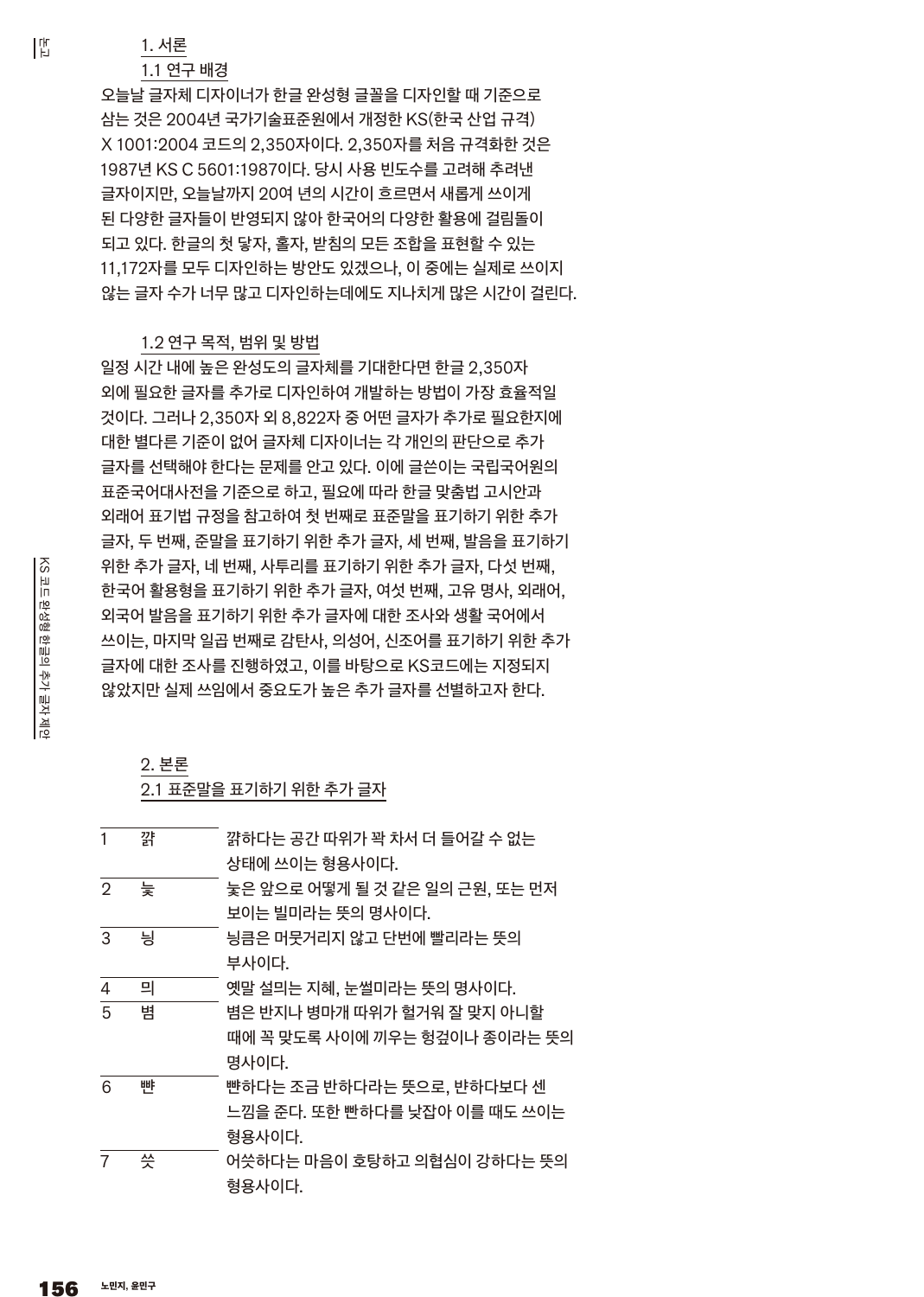# 1 . Introduction

1 .1 Background

When designing Hangeul font in a complete code system , a typographer works based on KS X 1001 :2004 , which is made up of 2 ,350 characters . This number was set in 1987 with KS C 5601 : 1987 . The characters were selected according to the frequency of their use , but after 20 years , there are a lot more characters newly in use and have yet been reflected in the code system , which intervenes the diverse application of Hangeul . An alternative might be designing all 11 ,172 characters that can be combined with vowels and first and last consonants . However , the result would contain the characters that are not actually used and it will consume too much time .

# 1 .2 Purpose , Range and Method of Study

For a font of high quality to be completed in a certain time limit , it would be most suitable to develop a system for containing additional ones that are needed to the existing 2 ,350 characters . There are , however , no standards for individual designers on what characters might be required among the remaining 8 ,822 in addition to the current 2 ,350 characters . Therefore , in this article , the writer attempts to present a list of characters that are of importance in actual use based on the research to write 1 . the standard language 2 . the abbreviated forms 3 . the pronunciations 4. the dialects 5. the conjugated forms 6. the proper nouns, loanwords , and the pronunciation of foreign languages 7 . the interjections , onomatopoeia , and newly-coined words . The major reference and sources were the Korean Unabridged Dictionary by National Institute of Korean Language , the standard spelling system of Hangeul , and the standard writing system of loanwords .

|                | 2. Main Point |                                                             |  |  |
|----------------|---------------|-------------------------------------------------------------|--|--|
|                |               | 2.1 Additional Characters for Writing the Standard Language |  |  |
|                |               |                                                             |  |  |
| $\mathbf{1}$   | 꺍             | 꺍하다 is an adjective that describes a space that             |  |  |
|                |               | is full of something.                                       |  |  |
| $\overline{2}$ | 늧             | 늧 is a noun that refers to a pretext or a root of a         |  |  |
|                |               | future event.                                               |  |  |
| 3              | 닁             | 닁큼 is an adverb that means immediately and                  |  |  |
|                |               | without hesitation.                                         |  |  |
| $\overline{4}$ | 믜             | 설믜 is an old expression and a noun that refers to           |  |  |
|                |               | wisdom or wit.                                              |  |  |
| $\overline{5}$ | 볌             | 볌 is a noun that refers to the cloth or paper that is       |  |  |
|                |               | put in because a ring or a cork does not fit in size.       |  |  |
| 6              | 뺚             | 뺜하다 is an adjective that means a bit attracted              |  |  |
|                |               | and has a stronger feeling than 뱐하다. It is also             |  |  |
|                |               | used as a despising expression compared to                  |  |  |
|                |               | 빤하다.                                                        |  |  |
| 7              | 씃             | 어씃하다 is an adjective that means broad-minded                |  |  |
|                |               | and chivalrous.                                             |  |  |
| 8              | 쫒             | 쫒다 is a verb that means to tie a topknot or a               |  |  |
|                |               | chignon.                                                    |  |  |
| 9              | 찟             | 섬찟 is an adverb that refers to a sudden dreadful            |  |  |
|                |               | and terrifying feeling.                                     |  |  |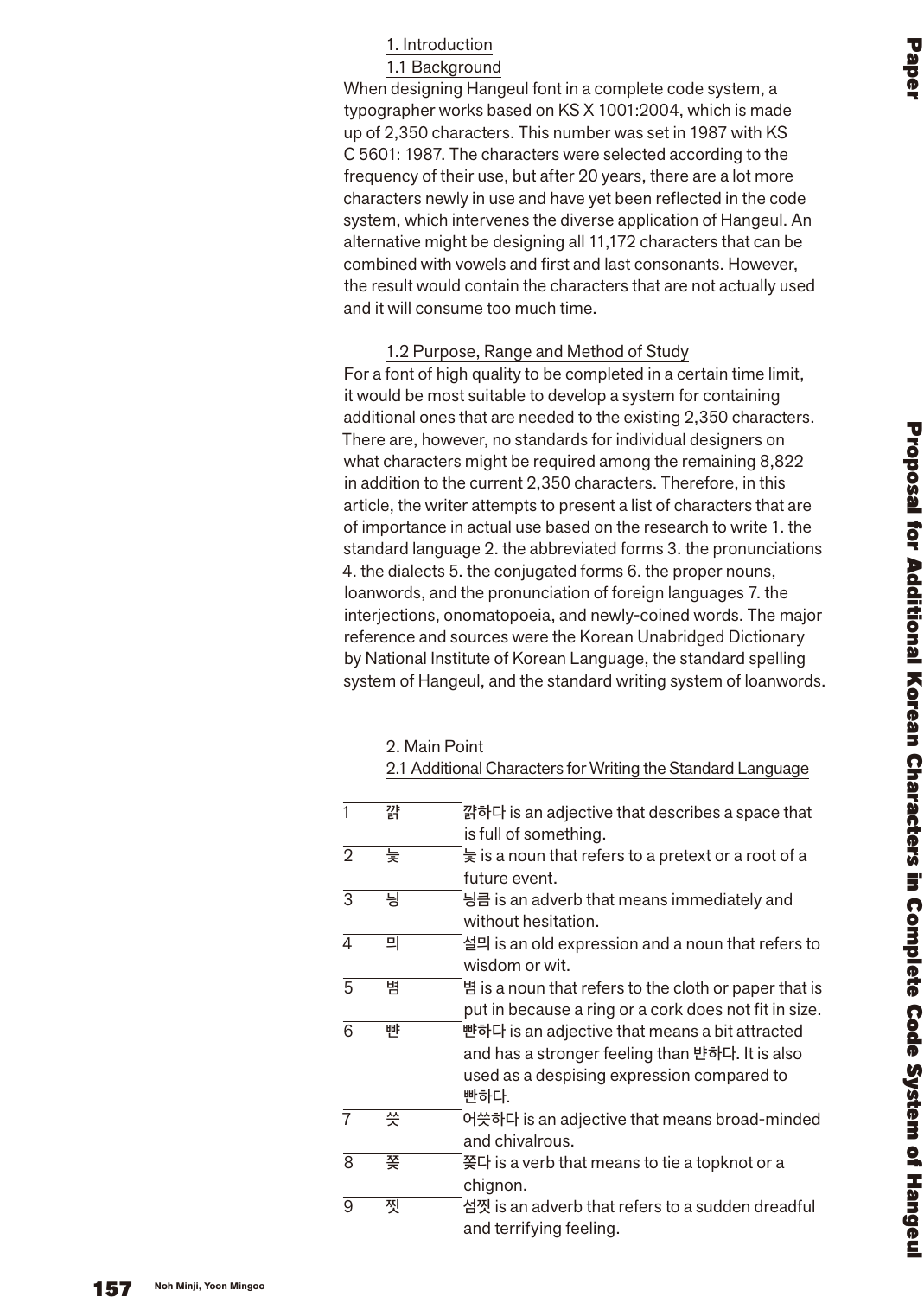쫒 쫒다는 상투나 낭자 등을 틀어서 죄어 매다라는 뜻의 동사이다.

찟 섬찟은 갑자기 소름이 끼치도록 무시무시하고 끔찍한 느낌을 뜻하는 부사이다.

# .2 준말을 표기하기 위한 추가 글자

| 10 | 걥 | 걥니다는 그 아이입니다의 준말이다.  |
|----|---|----------------------|
| 11 | 겷 | 정겷다는 정결하다의 준말이다.     |
| 12 | 괐 | 괐다는 고았다의 준말이다.       |
| 13 | 궸 | 사궸다는 사귀었다의 준말이다.     |
| 14 | 긓 | 긓지는 그렇지의 준말이다.       |
| 15 | 깄 | 여깄다는 여기있다의 준말이다.     |
| 16 | 꽸 | 꽸다는 꾀었다의 준말이다.       |
| 17 | 냬 | 했냬는 하냐고 해의 준말이다.     |
| 18 | 놰 | 되놰는 되뇌어의 준말이다.       |
| 19 | 뇄 | 되뇄다는 되뇌었다의 준말이다.     |
| 20 | 뙜 | 뙜다는 뙤었다의 준말이다.       |
| 21 | 럲 | 부지럲다는 부지런하다의 준말이다.   |
| 22 | 렜 | 설렜다는 설레었다의 준말이다.     |
| 23 | 뢔 | 아뢔는 아뢰어의 준말이다.       |
| 24 | 맟 | 맟다는 마치다의 준말이다.       |
| 25 | 뫠 | 뫠어는 뫼어(모여)의 준말이다.    |
| 26 | 뫴 | 뫴다는 뫼었다(모였다)의 준말이다.  |
| 27 | 붴 | 붴은 부엌의 준말이다.         |
| 28 | 왰 | 왰다는 외었다의 준말이다.       |
| 29 | 웇 | 뉘웇다는 뉘우치다의 준말이다.     |
| 30 | 쟵 | 쟵니다는 저 아이입니다의 준말이다.  |
| 31 | 칮 | 문칮거리다는 문치적거리다의 주말이다. |
| 32 | 헗 | 헗다는 헐하다의 준말이다.       |
| 33 | 홥 | 전홥니다는 전화입니다의 준말이다.   |

# .3 발음을 표기하기 위한 추가 글자

| 34 | 갣 | 고갯짓의 발음은 고갣찓으로 쓴다. |
|----|---|--------------------|
| 35 | 굥 | 식용유의 발음은 시굥뉴로 쓴다.  |
| 36 | 깯 | 깻잎의 발음은 깯닙으로 쓴다.   |
| 37 | 꼳 | 꽃밭의 발음은 꼳받으로 쓴다.   |
| 38 | 꿔 | 공권력의 발음은 공꿘녁으로 쓴다. |
| 39 | 낻 | 냇가의 발음은 낻까로 쓴다.    |
| 40 | 널 | 서넛의 발음은 서넏으로 쓴다.   |
| 41 | 넬 | 넷의 발음은 넫으로 쓴다.     |
| 42 | 녈 | 콩엿의 발음은 콩녇으로 쓴다.   |
| 43 | 뉻 | 밤윳의 발음은 밤뉻으로 쓴다.   |
| 44 | 닏 | 베갯잇의 발음은 베갠닏으로 쓴다. |
|    |   |                    |

間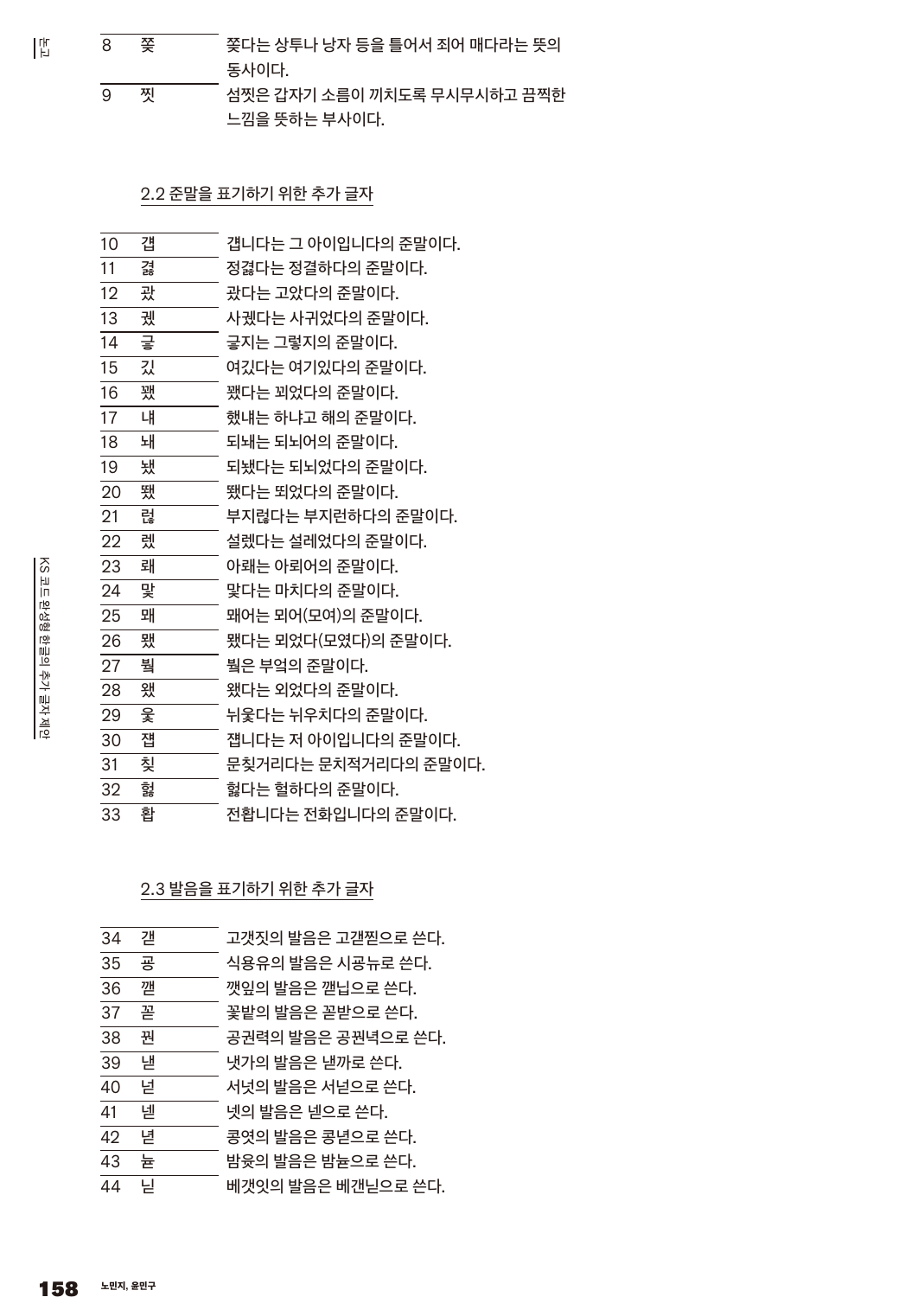| 10              | 걥 | 걥니다 is an abbreviated form of 그 아이입니다.  |
|-----------------|---|-----------------------------------------|
| 11              | 겷 | 정겷다 is an abbreviated form of 정결하다.     |
| 12              | 괐 | 괐다 is an abbreviated form of 고았다.       |
| 13              | 궸 | 사궸다 is an abbreviated form of 사귀었다.     |
| 14              | 긓 | 긓지 is an abbreviated form of 그렇지.       |
| 15              | 깄 | 여깄다 is an abbreviated form of 여기있다.     |
| 16              | 꽸 | 꽸다 is an abbreviated form of 꾀었다.       |
| $\overline{17}$ | 냬 | 했냬 is an abbreviated form of 하냐고 해.     |
| $\overline{18}$ | 놰 | 되놰 is an abbreviated form of 되뇌어.       |
| 19              | 뇄 | 되뇄다 is an abbreviated form of 되뇌었다.     |
| $\overline{20}$ | 뙜 | 뙜다 is an abbreviated form of 뙤었다.       |
| 21              | 럲 | 부지럲다 is an abbreviated form of 부지런하다.   |
| 22              | 렜 | 설렜다 is an abbreviated form of 설레었다.     |
| 23              | 뢔 | 아뢔 is an abbreviated form of 아뢰어.       |
| 24              | 맟 | 맟다 is an abbreviated form of 마치다.       |
| 25              | 뫠 | 뫠어 is an abbreviated form of 뫼어(모여).    |
| 26              | 뫴 | 뫴다 is an abbreviated form of 뫼었다(모였다).  |
| $\overline{27}$ | 붴 | 붴 is an abbreviated form of 부엌.         |
| $\overline{28}$ | 왰 | 왰다 is an abbreviated form of 외었다.       |
| 29              | 웇 | 뉘웇다 is an abbreviated form of 뉘우치다.     |
| 30              | 쟵 | 쟵니다 is an abbreviated form of 저 아이입니다.  |
| 31              | 칮 | 문칮거리다 is an abbreviated form of 문치적거리다. |
| 32              | 헗 | 헗다 is an abbreviated form of 헐하다.       |
| 33              | 홥 | 전홥니다 is an abbreviated form of 전화입니다.   |

## 2 .3 Additional Characters for Writing the Pronunciation

| $\overline{34}$ | 갣 | The pronunciation of 고갯짓 is written as 고갣찓. |
|-----------------|---|---------------------------------------------|
| $\overline{35}$ | 굥 | The pronunciation of 식용유 is written as 시굥뉴. |
| $\overline{36}$ | 깯 | The pronunciation of 깻잎 is written as 깯닙.   |
| $\overline{37}$ | 꾤 | The pronunciation of 꽃밭 is written as 꼳받.   |
| 38              | 꿘 | The pronunciation of 공권력 is written as 공꿘녁. |
| 39              | 낻 | The pronunciation of 냇가 is written as 낻까.   |
| 40              | 넘 | The pronunciation of 서넛 is written as 서넏.   |
| 41              | 델 | The pronunciation of 넷 is written as 넫.     |
| 42              | 념 | The pronunciation of 콩엿 is written as 콩녇.   |
| $\overline{43}$ | 뉻 | The pronunciation of 밤윳 is written as 밤뉻.   |
| $\overline{44}$ | 낟 | The pronunciation of 베갯잇 is written as 베갠닏. |
| $\overline{45}$ | 뜽 | The pronunciation of 갈등 is written as 갈뜽.   |
| $\overline{46}$ | 랟 | The pronunciation of 빨랫돌 is written as 빨랟똘. |
| $\overline{47}$ | 렬 | The pronunciation of 물엿 is written as 물렫.   |
| 48              | 뮹 | The pronunciation of 금융 is written as 그뮹.   |
| 49              | 밷 | The pronunciation of 뱉다 is written as 밷따.   |
| 50              | 볼 | The pronunciation of 봇 is written as 볻.     |
| $\overline{51}$ | 붠 | The pronunciation of 입원료 is written as 이붠뇨. |
| 52              | 븨 | The pronunciation of 협의 is written as 혀븨.   |
| $\overline{53}$ | 빋 | The pronunciation of 빚다 is written as 빋따.   |
| 54              | 빧 | The pronunciation of 꽃밭 is written as 꼬빧.   |
| 55              | 샏 | The pronunciation of 샛길 is written as 샏낄.   |
| $\overline{56}$ | 섿 | The pronunciation of 셋 is written as 섿.     |
| 57              | 솓 | The pronunciation of 솥 is written as 솓.     |
|                 |   |                                             |

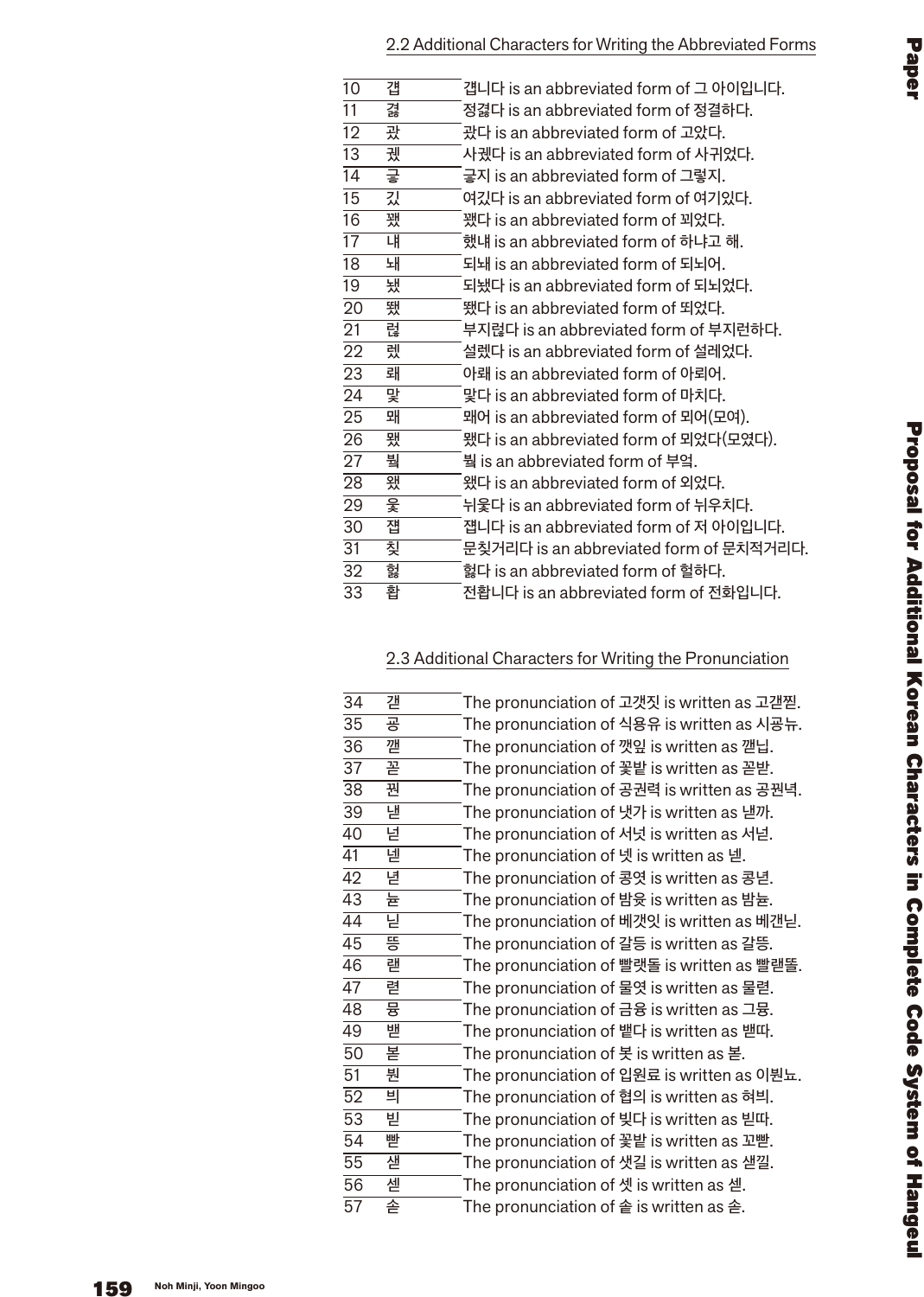| 45 | 뜽 | 갈등의 발음은 갈뜽으로 쓴다.   |
|----|---|--------------------|
| 46 | 랟 | 빨랫돌의 발음은 빨랟똘로 쓴다.  |
| 47 | 렫 | 물엿의 발음은 물렫으로 쓴다.   |
| 48 | 뮹 | 금융의 발음은 그뮹으로 쓴다.   |
| 49 | 밷 | 뱉다의 발음은 밷따로 쓴다.    |
| 50 | 볻 | 봇의 발음은 볻으로 쓴다.     |
| 51 | 붜 | 입원료의 발음은 이붠뇨로 쓴다.  |
| 52 | 븨 | 협의의 발음은 혀븨로 쓴다.    |
| 53 | 빋 | 빚다의 발음은 빋따로 쓴다.    |
| 54 | 빧 | 꽃밭의 발음은 꼬빧으로 쓴다.   |
| 55 | 샏 | 샛길의 발음은 샏낄로 쓴다.    |
| 56 | 섿 | 셋의 발음은 섿으로 쓴다.     |
| 57 | 솓 | 솥의 발음은 솓으로 쓴다.     |
| 58 | 앋 | 앗의 발음은 앋으로 쓴다.     |
| 59 | 옏 | 옛의 발음은 옏으로 쓴다.     |
| 60 | 옫 | 옷의 발음은 옫으로 쓴다.     |
| 61 | 욷 | 웃다의 발음은 욷따로 쓴다.    |
| 62 | 읻 | 있다의 발음은 읻따로 쓴다.    |
| 63 | 젇 | 젖의 발음은 젇으로 쓴다.     |
| 64 | 쫃 | 쫓다의 발음은 쫃따로 쓴다.    |
| 65 | 찓 | 고갯짓의 발음은 고개찓으로 쓴다. |
| 66 | 콛 | 콧등의 발음은 콛뜽으로 쓴다.   |
| 67 | 탇 | 탓의 발음은 탇으로 쓴다.     |
| 68 | 톧 | 톳의 발음은 톧으로 쓴다.     |
| 69 | 퇻 | 툇마루의 발음은 퇻마루로 쓴다.  |
| 70 | 팓 | 팥의 발음은 팓으로 쓴다.     |
| 71 | 팯 | 대팻밥의 발음은 대팯밥으로 쓴다. |
| 72 | 핻 | 햇살의 발음은 핻쌀로 쓴다.    |
|    |   |                    |

## .4 사투리를 표기하기 위한 추가 글자

| 73 갋 | 갋다는 가루다의 경상남도 사투리이자, 괴다의 제주도 |
|------|------------------------------|
|      | $\cdot$ $  \cdot$ $  \cdot$  |

- 사투리이다.
- $\overline{74}$  귕  $\overline{3}$  귕이는 고양이의 경상북도 사투리이다.
- $\overline{75}$   $\overline{a}$   $\overline{a}$   $\overline{a}$   $\overline{a}$   $\overline{a}$   $\overline{a}$   $\overline{a}$   $\overline{a}$   $\overline{a}$   $\overline{a}$   $\overline{a}$   $\overline{a}$   $\overline{a}$   $\overline{a}$   $\overline{a}$   $\overline{a}$   $\overline{a}$   $\overline{a}$   $\overline{a}$   $\overline{a}$   $\overline{a}$   $\overline{a}$   $\overline{a}$   $\overline$
- $\frac{1}{76}$   $\frac{1}{29}$   $\frac{1}{29}$  42의 경상남도 사투리이다.
- 껕 껕은 겉의 경상남도, 전라남도 사투리이다.
- 꼉 꼉낭은 뒷간의 평안북도 사투리이다.
- 꽅 꽅은 꽃의 경상도 사투리이다.
- 넢 넢은 옆의 평안도 사투리이다.
- 놁 놁은 노루의 강원도, 평안북도, 함경도 사투리이다.
- 82 뇡 능이는 자두의 함경도 사투리이다.
- 눍 눍다는 묽다의 전라북도 사투리이다.
- 닽 닽은 닻의 함경도 사투리이다.
- 뒙 뒙다는 도리어 오히려의 충청북도 사투리이다.
- 딮 딮은 짚의 평안도, 함경북도 사투리이다.

 $\Im$ 래 여성형 일들 추가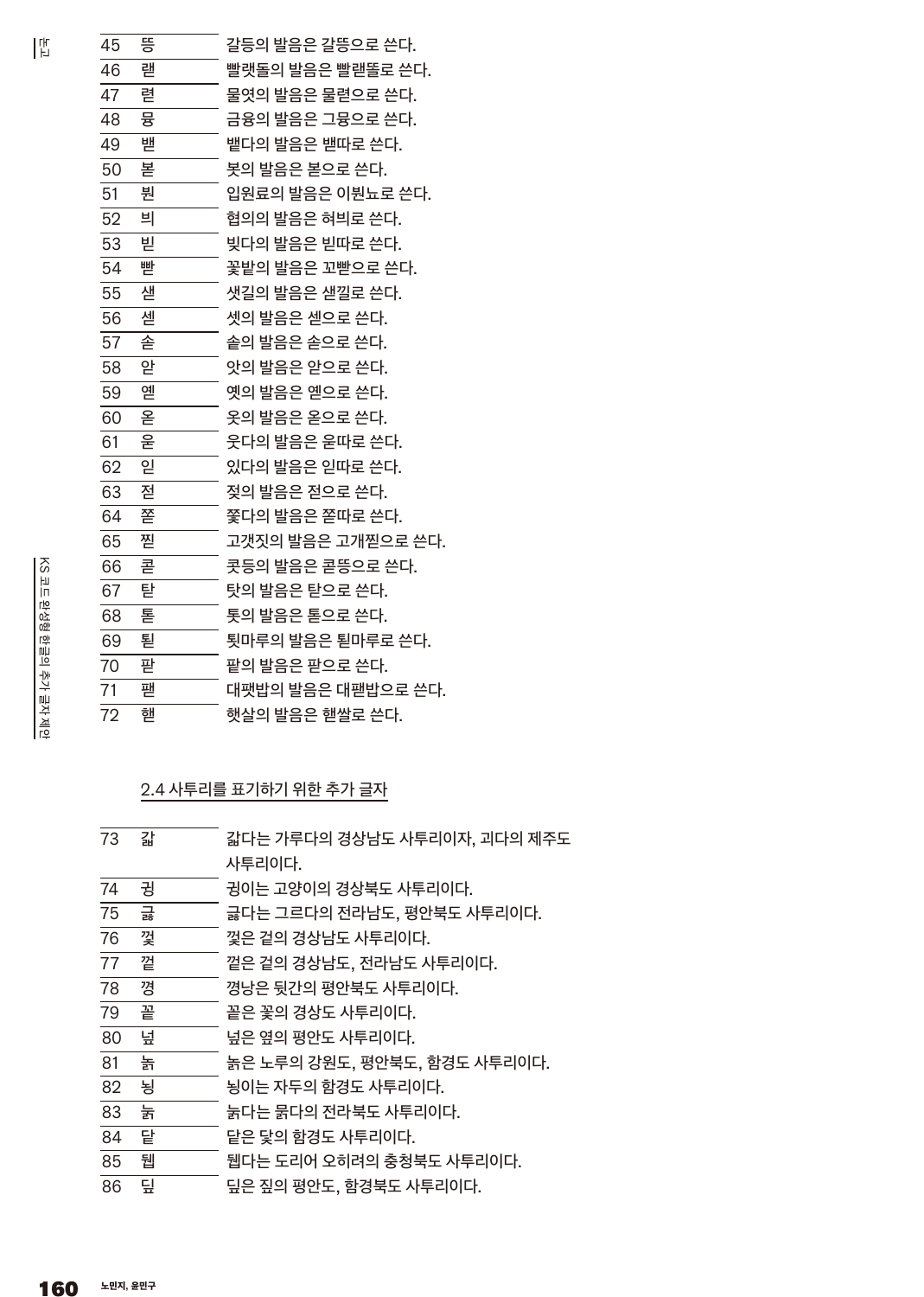| 58              | 앋 | The pronunciation of 앗 is written as 앋.                          |
|-----------------|---|------------------------------------------------------------------|
| 59              | 옏 | The pronunciation of 옛 is written as 옏.                          |
| 60              | 옫 | The pronunciation of $\frac{1}{2}$ is written as $\frac{2}{2}$ . |
| 61              | 욷 | The pronunciation of 웃다 is written as 욷따.                        |
| 62              | 읻 | The pronunciation of 있다 is written as 읻따.                        |
| 63              | 젇 | The pronunciation of 젖 is written as 젇.                          |
| 64              | 쫃 | The pronunciation of 쫓다 is written as 쫃따.                        |
| 65              | 찓 | The pronunciation of 고갯짓 is written as 고개찓.                      |
| 66              | 콛 | The pronunciation of 콧등 is written as 콛뜽.                        |
| 67              | 탇 | The pronunciation of 탓 is written as 탇.                          |
| 68              | 톧 | The pronunciation of 톳 is written as 톧.                          |
| 69              | 퇻 | The pronunciation of 툇마루 is written as 퇻마루.                      |
| $\overline{70}$ | 팓 | The pronunciation of $E$ is written as $E$ .                     |
| 71              | 팯 | The pronunciation of 대팻밥 is written as 대팯밥.                      |
| 72              | 핸 | The pronunciation of 햇살 is written as 핻쌀.                        |

2 .4 Additional Characters for Writing the Dialects

| $\overline{73}$ | 갋 | 갋다 is the dialect used in Gyeongsangnamdo that                          |
|-----------------|---|-------------------------------------------------------------------------|
|                 |   | means 가루다. It is also the dialect used in Jeju                          |
|                 |   | Island that means 괴다.                                                   |
| $\overline{74}$ | 귕 | 귕이 is the dialect used in Gyeongsangbukdo that                          |
|                 |   | means 고양이.                                                              |
| $\overline{75}$ | 긇 | 긇다 is the dialect used in Jeollanamdo and                               |
|                 |   | Pyeonganbukdo that means 그르다.                                           |
| 76              | 껓 | 껓 is the dialect used in Gyeongsangnamdo that                           |
|                 |   | means 겉.                                                                |
| 77              | 껃 | 껕 is the dialect used in Gyeongsangnamdo and                            |
|                 |   | Jeollanamdo that means 겉.                                               |
| 78              | 꼉 | 꼉낭 is the dialect used in Pyeonganbukdo that                            |
|                 |   | means 뒷간.                                                               |
| $\overline{79}$ | 꾵 | 꽅 is the dialect used in Gyeongsangdo that                              |
|                 |   | means 꽃.                                                                |
| 80              | 넢 | 넢 is the dialect used in Pyeongando that                                |
|                 |   | means 옆.                                                                |
| 81              | 놁 | 놁 is the dialect used in Gangwondo,                                     |
|                 |   | Pyeonganbukdo, and Hamgyeongdo that                                     |
|                 |   | means 노루.                                                               |
| 82              | 뇡 | 뇡이 is the dialect used in Hamgyeongdo that                              |
|                 |   | means 자두.                                                               |
| 83              | 눍 | 눍다 is the dialect used in Jeollabukdo that                              |
|                 |   | means 묽다.                                                               |
| 84              | 닽 | 닽 is the dialect used in Hamgyeongdo that                               |
|                 |   | means 닻.                                                                |
| 85              | 뒙 | 뒙다 is the dialect used in Chungcheongbukdo                              |
| 86              | 딮 | that means 도리어, 오히려.                                                    |
|                 |   | 딮 is the dialect used in Pyeongando and<br>Hamgyeongbukdo that means 짚. |
| $\overline{87}$ | 뚖 | 또똣이 is the dialect used in Jeju Island that                             |
|                 |   | means 따뜻이.                                                              |
| 88              | 뚧 | 뚧다 is the dialect used in Gangwondo,                                    |
|                 |   | Gyeongsangdo, Chungcheonbukdo, and                                      |
|                 |   | Hamgyeongdo that means 뚫다.                                              |
|                 |   |                                                                         |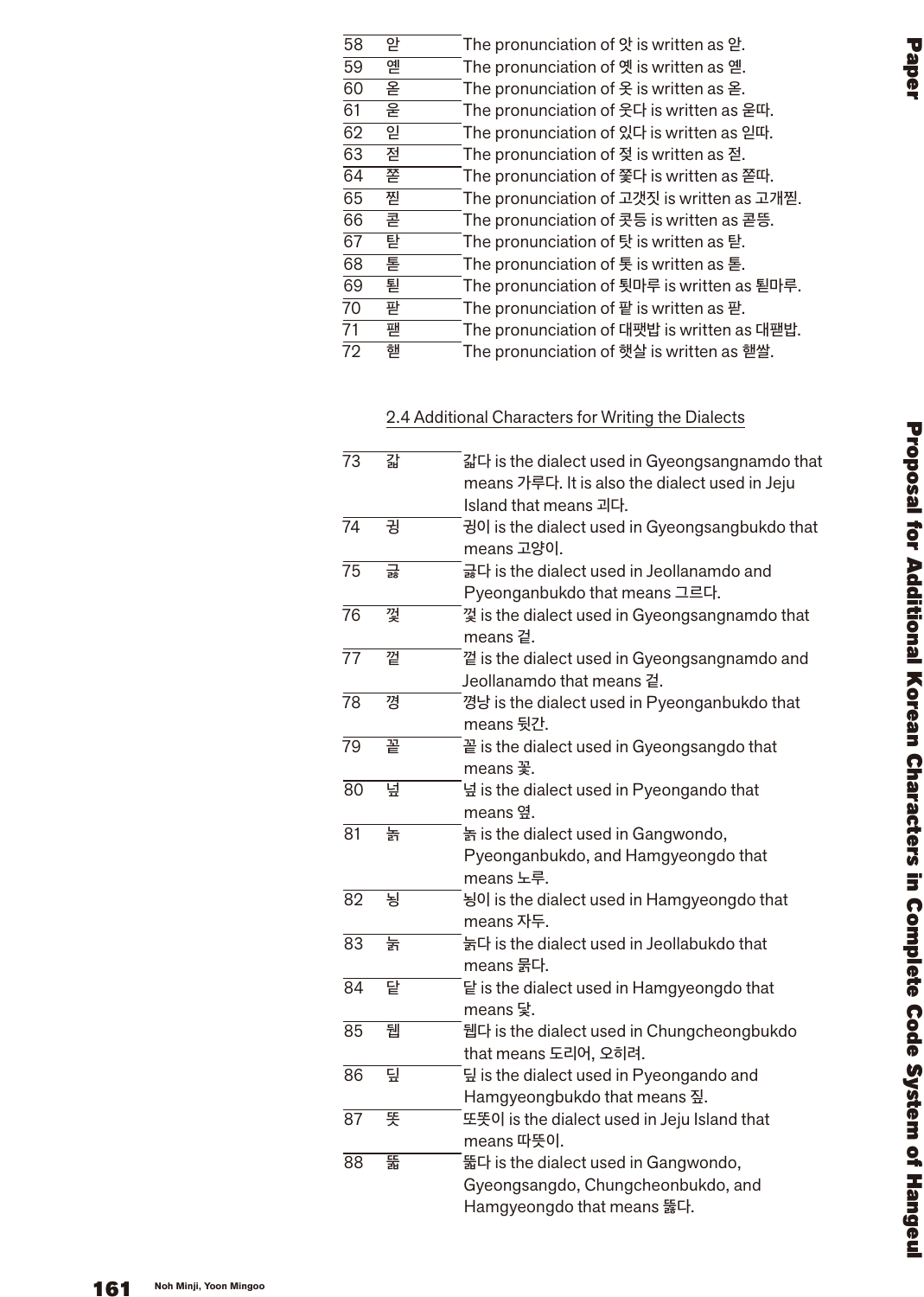| 87  | 똣 | 또똣이는 따뜻이의 제주도 사투리이다.          |
|-----|---|-------------------------------|
| 88  | 뚧 | 뚧다는 뚫다의 강원도, 경상도, 충청북도, 함경도   |
|     |   | 사투리이다.                        |
| 89  | 뜳 | 뜳다는 떫다의 강원도. 충청북도 사투리이다.      |
| 90  | 뜾 | 뜾은 뜻의 경상북도 사투리이다.             |
| 91  | 몱 | 몱은 모루의 함경북도 사투리이다.            |
| 92  | 뮊 | 뮊이다는 묶이다의 전라남도 사투리이다.         |
| 93  | 뱜 | 뱜은 뱀의 황해도 사투리이다.              |
| 94  | 볿 | 볿다는 밟다의 전라북도 사투리이다.           |
| 95  | 봥 | 왕 봥 갑서는 와서 보고 가세요의 제주도 사투리이다. |
| 96  | 뵴 | 뵴은 빔의 황해도 사투리이다.              |
| 97  | 뿕 | 뿕다는 붉다의 전라도, 제주도, 충청도 사투리이다.  |
| 98  | 싥 | 싥은 시루의 강원도, 함경도 사투리이다.        |
| 99  | 싳 | 싳다는 씻다의 충청남도 사투리이다.           |
| 100 | 쎔 | 쎔은 수염의 경상남도 사투리이다.            |
| 101 | 쎠 | 쎠라는 씻어라의 충청도 사투리이다.           |
| 102 | 쒐 | 쒐은 수염의 경상남도 사투리이다.            |
| 103 | 쒬 | 쒬은 수염의 강원도 사투리이다.             |
| 104 | 씿 | 씿다는 씻다의 충청도 사투리이다.            |
| 105 | 옦 | 옦은 옻의 평안북도 사투리이다.             |
| 106 | 젉 | 젉은 겨울의 경상도 사투리이다.             |
| 107 | 즒 | 즒다는 젊다의 강원도 사투리이다.            |
| 108 | 쮃 | 쮓게는 제기의 제주도 사투리이다.            |
| 109 | 칰 | 칰은 칡의 경상도 사투리이다.              |
| 110 | 큲 | 큲다는 끊다의 전라북도 사투리이다.           |
| 111 | 턻 | 턻다는 떫다의 경상도. 함경북도 사투리이다.      |
| 112 | 헡 | 헏다는 흗다의 경상도 사투리이다.            |
| 113 | 흝 | 흝다는 핥다 훑다의 경상도 사투리이다.         |

# .5 한국어 활용형을 표기하기 위한 추가 글자

| 114 | 괢 | 괢은 형용사 괠다의 명사형이다.    |
|-----|---|----------------------|
| 115 | 긂 | 둥긂은 형용사 둥글다의 명사형이다.  |
| 116 | 둚 | 서둚은 동사 서둘다의 명사형이다.   |
| 117 | 맜 | 맜다는 동사 마다의 과거형이다.    |
| 118 | 얬 | 하얬다는 형용사 하얗다의 과거형이다. |
| 119 | 읩 | 여읩니다는 동사 여의다의 높임형이다. |
| 120 | 칢 | 거칢은 형용사 거칠다의 명사형이다.  |
| 121 | 툶 | 서툶은 형용사 서툴다의 명사형이다.  |
| 122 | 홖 | 홨다 동사 호다의 과거형이다.     |

| [k                            |        | J      |
|-------------------------------|--------|--------|
|                               |        |        |
|                               |        |        |
|                               |        |        |
|                               |        |        |
|                               |        |        |
|                               |        |        |
|                               |        |        |
|                               |        |        |
|                               |        |        |
|                               |        |        |
|                               |        |        |
|                               |        |        |
|                               |        |        |
| ļ                             |        | J<br>֕ |
| I<br>$\overline{\phantom{a}}$ | ſ      |        |
|                               | n<br>T | l      |
|                               | NIJ    |        |
| I                             |        | ׇ֚֘֝֬  |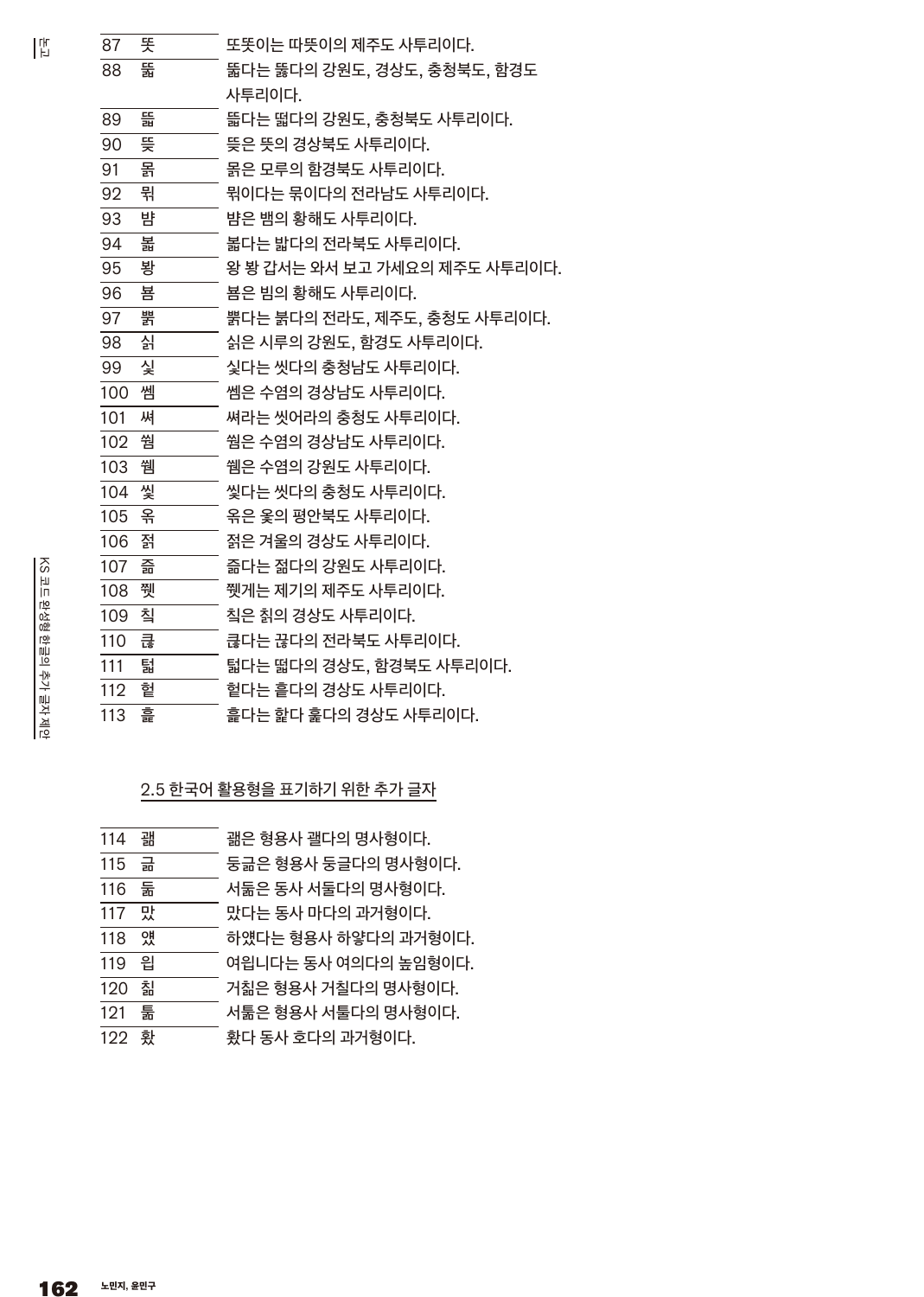| 89               | 뜳 | 뜳다 is the dialect used in Gangwondo and<br>Chungcheongbukdo that means 떫다.           |
|------------------|---|--------------------------------------------------------------------------------------|
| 90               | 뜿 | 뜾 is the dialect used in Gyoengsangbukdo that<br>means 뜻.                            |
| 91               | 몱 | 몱 is the dialect used in Hamgyeongbukdo that<br>means 모루.                            |
| 92               | 뮊 | 뮊이다 is the dialect used in Jeollanamdo that<br>means 묶이다.                            |
| 93               | 뱜 | 뱜 is the dialect used in Hwanghaedo that<br>means 뱀.                                 |
| 94               | 볿 | 볿다 is the dialect used in Jeollabukdo that<br>means 밟다.                              |
| 95               | 봥 | 왕 봥 갑서 is the dialect used in Jeju Island that<br>means 와서 보고 가세요.                   |
| 96               | 뵴 | 뵴 is the dialect used in Hwanghaedo that<br>means 빔.                                 |
| 97               | 뿕 | 뿕다 is the dialect used in Jeollado, Jeju Island,<br>and Chungcheon-go that means 붉다. |
| 98               | 싥 | 싥 is the dialect used in Gangwondo and<br>Hamgyeongdo that means 시루.                 |
| 99               | 짗 | 싳다 is the dialect used in Chungcheongnamdo<br>that means 씻다.                         |
| 100              | 쎔 | 쎔 is the dialect used in Gyeongsangnamdo that<br>means 수염.                           |
| $\overline{101}$ | 쎠 | 쎠라 is the dialect used in Chungcheongdo that<br>means 씻어라.                           |
| 102              | 쒐 | 쒐 is the dialect used in Gyeongsangnamdo that<br>means 수염.                           |
| 103              | 쒬 | 쒬 is the dialect used in Gangwondo that<br>means 수염.                                 |
| 104              | 씿 | 씿다 is the dialect used in Chungcheongdo that<br>means 씻다.                            |
| 105              | 옦 | 옦 is the dialect used in Pyeonganbukdo that<br>means 옻.                              |
| 106              | 젉 | 젉 is the dialect used in Gyeongsangdo that<br>means 겨울.                              |
| $\overline{107}$ | 즒 | 즒다 is the dialect used in Gangwondo that<br>means 젊다.                                |
| $\overline{108}$ | 쮓 | 쮓게 is the dialect used in Jeju Island that<br>means 제기.                              |
| 109              | 칰 | 칰 is the dialect used in Gyeongsangdo that<br>means 칡.                               |
| 110              | 큲 | 큲다 is the dialect used in Jeollabukdo that<br>means 끊다.                              |
| 111              | 턻 | 턻다 is the dialect used in Gyeongsangdo and<br>Hamgyeongbukdo that means 떫다.          |
| 112              | 헡 | 헡다 is the dialect used in Gyeongsangdo that<br>means 흩다.                             |
| $\overline{113}$ | 흝 | 흝다 is the dialect used in Gyeongsangdo that<br>means 핥다 or 훑다.                       |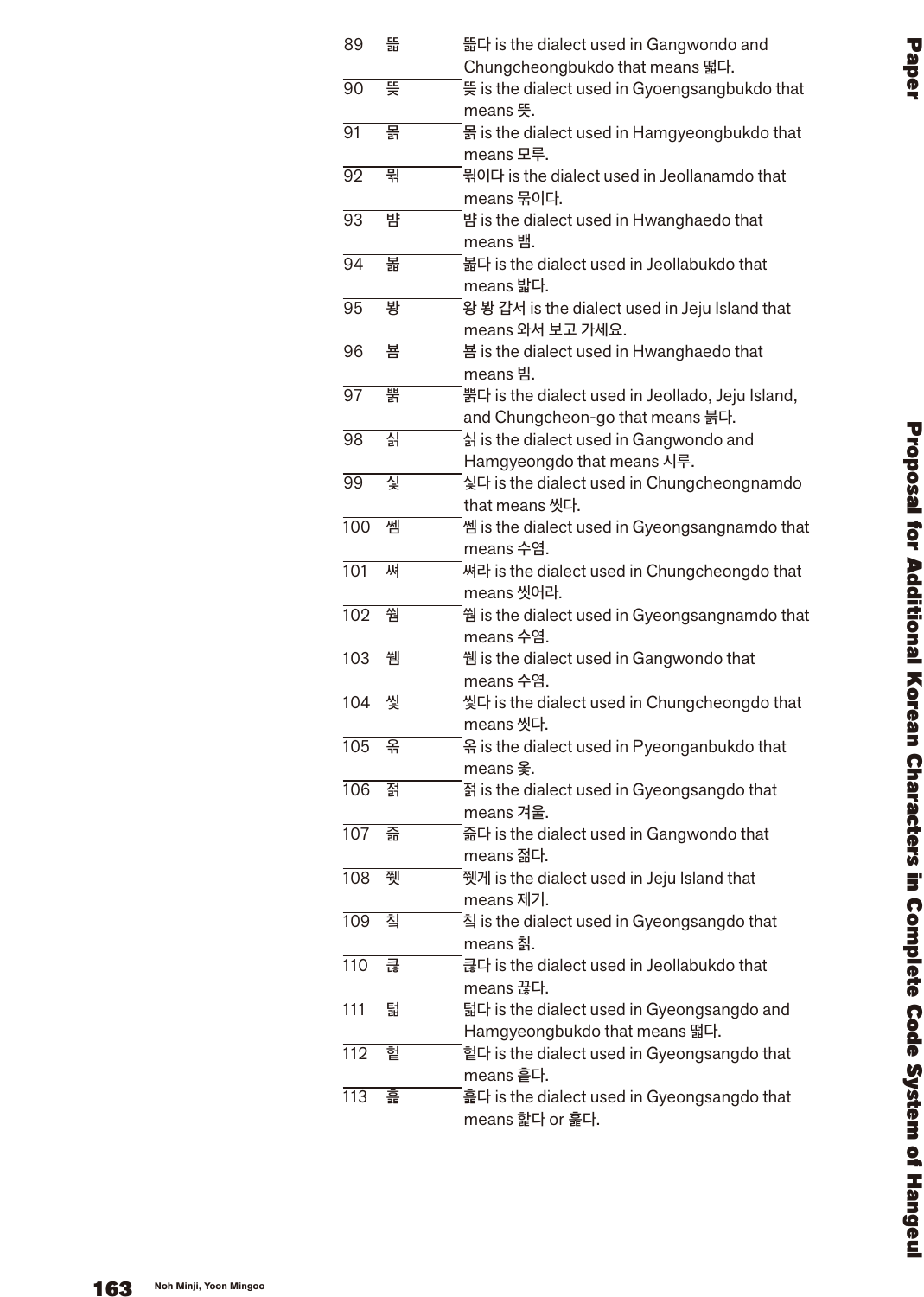| (33) 갣          |   | 갣은 베트남어 ghét을 발음하여 쓴 것이다.        |
|-----------------|---|----------------------------------|
| 123             | 귬 | 시보귬(Seaborgium)은 원자들이 충돌할 때 발생하는 |
|                 |   | 방사성 원소이다.                        |
| 124             | 냗 | 냗은 베트남어 nhặt을 발음하여 쓴 것이다.        |
| 125             | 냡 | 냡은 베트남어 nhap을 발음하여 쓴 것이다.        |
| 126             | 냣 | 냣은 일본어 にゃっ을 발음하여 쓴 것이다.          |
| 127             | 뇸 | 뇸은 러시아어 нём을 발음하여 쓴 것이다.         |
| 128             | 늗 | 늗은 베트남어 nứt을 발음하여 쓴 것이다.         |
| (44)            | 닏 | 닏은 베트남어 nit을 발음하여 쓴 것이다.         |
| 129             | 댠 | 댠은 몽골어 дян을 발음하여 쓴 것이다.          |
| 130             | 됭 | 됭케르크(dunkirk)는 프랑스 북부 노르파드칼레 주   |
|                 |   | 노르 데파르트망에 있는 도시 이름이다.            |
| 131             | 둗 | 둗은 베트남어 đút을 발음하여 쓴 것이다.         |
| 132             | 딷 | 딷은 베트남어 tát을 발음하여 쓴 것이다.         |
| 133             | 똠 | 똠얌(ตุ๊มยำ)은 라오스와 타이의 국물 음식을 이르는  |
|                 |   | 외래어이다.                           |
| 134             | 똡 | 똡은 인도네시아어 top을 발음하여 쓴 것이다.       |
| 135             | 똰 | 똰은 중국어 段을 발음하여 쓴 것이다.            |
| 136             | 랃 | 랃은 베트남어 lát을 발음하여 쓴 것이다.         |
| (46)            | 랟 | 랟은 베트남어 rét을 발음하여 쓴 것이다.         |
| 137             | 랲 | 랲은 영어 wrap을 발음하여 쓴 것이다.          |
| 138             | 럔 | 럔은 중국어 脸을 발음하여 쓴 것이다.            |
| 139             | 럳 | 럳은 베트남어 rớt을 발음하여 쓴 것이다.         |
| 140             | 롣 | 롣은 베트남어 lột을 발음하여 쓴 것이다.         |
| 141             | 롹 | 롹은 영어 rock을 발음하여 쓴 것이다.          |
| 142             | 뤤 | «듕귁과 오뤤지»는 2008년 고운기가 지은         |
|                 |   | 책이름이다.                           |
| 143             | 맫 | 맫은 베트남어 mét을 발음하여 쓴 것이다.         |
| 144             | 믁 | 믁은 베트남어 muc을 발음하여 쓴 것이다.         |
| 145             | 믕 | 믕은 우즈베크어 ming을 발음하여 쓴 것이다.       |
| (49)            | 밷 | 밷은 베트남어 bét을 발음하여 쓴 것이다.         |
| 146             | 뱡 | 뱡뱡면은 중국 산시성 지방의 국수 요리를 이르는       |
|                 |   | 외래어이다.                           |
| 147             | 븡 | 븡은 베트남어 vừng을 발음하여 쓴 것이다.        |
| $\frac{1}{148}$ | 뿆 | 뽓은 인도네시아어 pot을 발음하여 쓴 것이다.       |
| 149             | 뿝 | 뿝은 인도네시아어 pub을 발음하여 쓴 것이다.       |
| 150             | 쀠 | 쀠는 프랑스어 puy를 발음하여 쓴 것이다.         |
| 151             | 쁭 | 쁭은 인도네시아어 PNG을 발음하여 쓴 것이다.       |
| 152             | 샾 | 샾은 영어 shop을 발음하여 쓴 것이다.          |
| (55)            | 샏 | 샏은 베트남어 sét을 발음하여 쓴 것이다.         |
| 153             | 섁 | 셰이크 섁(Shake Shack)은 미국의 패스트 캐주얼  |
|                 |   | 레스토랑 체인점의 이름이다.                  |
| 154             | 셱 | 셱은 독일어 scheck을 발음하여 쓴 것이다.       |
| 155             | 솀 | 솀은 프랑스어 schème을 발음하여 쓴 것이다.      |

 $\Im$ 래 여성형 일들 추가 글자

노민지**,** 윤민구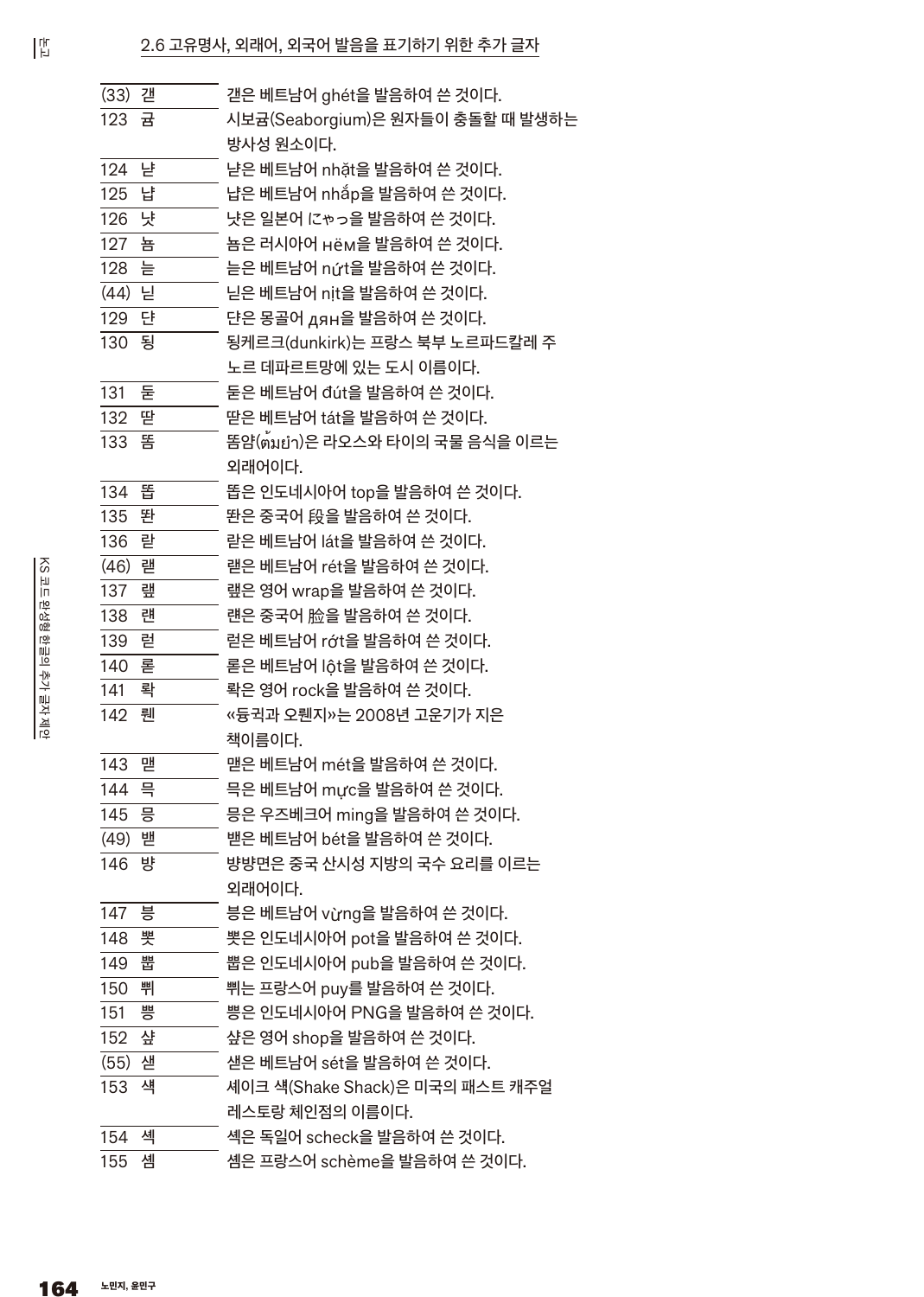## 2 .5 Additional Characters for Writing the Conjugated Forms

- 114 괢 괢 is the noun form of the adjective 괠다 . 115 긂 둥긂 is the noun form of the adjective 둥글다. 116 둚 서둚 is the noun form of the verb 서둘다 . 117 맜 맜다 is the past form of the verb 마다 . 118 얬 하얬다 is the past form of the adjective 하얗다 . 119 읩 여읩니다 is the honorific form of the verb 여의다 . **120** 칢 거칢 is the noun form of the adjective 거칠다 . 121 툶 서툶 is the noun form of the adjective 서툴다 .
- 122 홨 홨다 is the past form of the verb 호다 .

| 2.6 Additional Characters for Writing the Proper Nouns, |
|---------------------------------------------------------|
| Loanwords, and the Pronunciation of Foreign Languages   |

| (33)             | 갣 | 갣 is the written form of the Vietnamese<br>word ghét.                                                |
|------------------|---|------------------------------------------------------------------------------------------------------|
| 123              | 귝 | 시보귬(Seaborgium) is a radioactive element that<br>is generated from the clash between atoms.          |
| 124              | 댤 | 냗 is the written form of the Vietnamese<br>word nhăt.                                                |
| 125              | 냡 | 냡 is the written form of the Vietnamese<br>word nhắp.                                                |
| $\overline{126}$ | 댯 | 냣 is the written form of the Japanese<br>word にゃっ.                                                   |
| $\overline{127}$ | 뇸 | 뇸 is the written form of the Russian word HëM.                                                       |
| $\overline{128}$ | 늗 | $\ge$ is the written form of the Vietnamese<br>word nú't.                                            |
| (44)             | 닏 | 닏 is the written form of the Vietnamese<br>word nit.                                                 |
| 129              | 댠 | 댠 is the written form of the Mongolian<br>word дян.                                                  |
| 130              | 됭 | 됭케르크(dunkirk) is the name of a city that is<br>located in the Nord department in northern<br>France. |
| 131              | 둗 | 둗 is the written form of the Vietnamese<br>word đút.                                                 |
| $\overline{132}$ | 딷 | 딸 is the written form of the Vietnamese<br>word tát.                                                 |
| 133              | 똠 | 皆 (ตุ๊มยำ) is a loanword that refers to a kind of<br>Laotian and Thai soup.                          |
| 134              | 똡 | 똠 is the written form of the Indonesian<br>word top.                                                 |
| 135              | 똰 | 똰 is the written form of the Chinese word 段.                                                         |
| 136              | 쾉 | 랃 is the written form of the Vietnamese<br>word lát.                                                 |
| (46)             | 랟 | 랟 is the written form of the Vietnamese<br>word rét.                                                 |
| $\overline{137}$ | 랲 | 랲 is the written form of the English word Wrap.                                                      |
| 138              | 럔 | 럔 is the written form of the Chinese word 脸.                                                         |
| $\overline{139}$ | 럳 | 럳 is the written form of the Vietnamese<br>word rót.                                                 |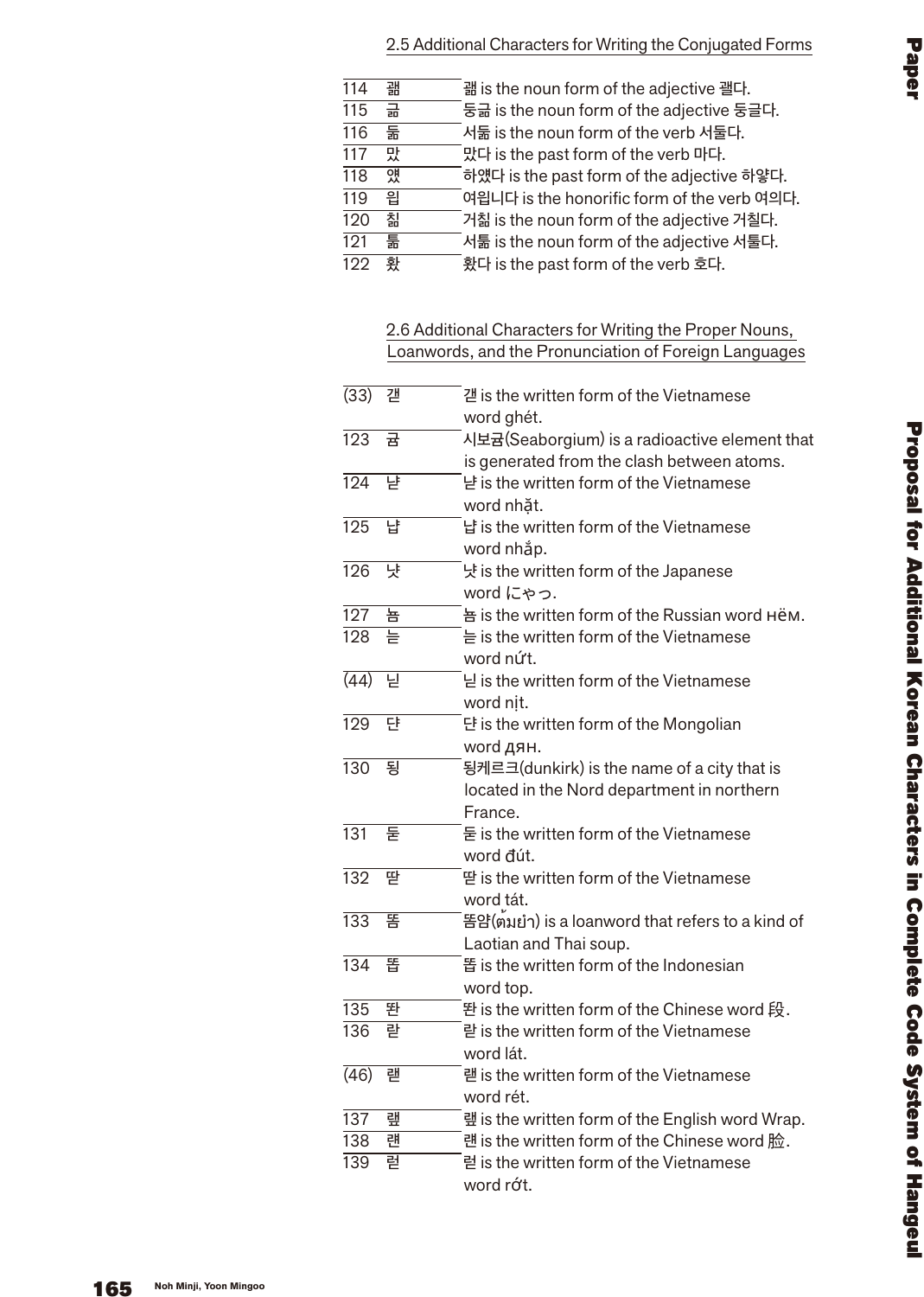| 156  | 솁 | 포르트솁첸코(Форт-Шевченко)는 카자흐스탄      |
|------|---|-----------------------------------|
|      |   | 서부 망기스타우 주에 있는 도시 이름이다.           |
| 157  | 쇵 | 쇵트는 프랑스어 shunt를 발음하여 쓴 것이다.       |
| 158  | 숖 | 숖은 영어 shop을 발음하여 쓴 것이다.           |
| 159  | 슌 | 슌은 일본어 しゅん을 발음하여 쓴 것이다.           |
| 160  | 싿 | 싿은 베트남어 xat을 발음하여 쓴 것이다.          |
| 161  | 쎤 | 쎤은 중국어 深을 발음하여 쓴 것이다.             |
| 162  | 쎵 | 쎵은 중국어 省을 발음하여 쓴 것이다.             |
| 163  | 쎼 | 쎼는 중국어 写를 발음하여 쓴 것이다.             |
| 164  | 쑝 | 쑝은 중국어 胸을 발음하여 쓴 것이다.             |
| 165  | 얭 | 무아얭은 프랑스어 moyen을 발음하여 쓴 것이다.      |
| 166  | 옝 | 옝은 우즈베크어 yeng을 발음하여 쓴 것이다.        |
| 167  | 왭 | 왭은 WAP(무선 응용 프로토콜)의 외래어이다.        |
| 168  | 웻 | 웻 핫 아메리칸 썸머는 2001년 개봉한 영화 제목이다.   |
| 169  | 잍 | 포스트-잍은 영어 Post-it을 발음하여 쓴 것이다.    |
| 170  | 좬 | 더우푸좬(豆腐卷)은 중국식 두부말이 요리를 이르는       |
|      |   | 외래어이다.                            |
| 171  | 짣 | 짣은 베트남어 trát을 발음하여 쓴 것이다.         |
| (64) | 쫃 | 쫃은 베트남어 chốt을 발음하여 쓴 것이다.         |
| 172  | 쵀 | 쵀는 한자음 맛볼 쵀(啐), 삭제 쵀(祽), 불릴 쵀(錊)를 |
|      |   | 쓴 것이다.                            |
| 173  | 칻 | 칻은 베트남어 khát을 발음하여 쓴 것이다.         |
| 174  | 캬 | 캰은 일본어 きゃん을 발음하여 쓴 것이다.           |
| 175  | 쾃 | 쾃 프랑스어 quat을 발음하여 쓴 것이다.          |
| 176  | 쿈 | 쿈은 일본어 キョン을 발음하여 쓴 것이다.           |
| 177  | 쿽 | 쿽은 출판편집용 소프트웨어인 Quark을 발음하여 쓴     |
|      |   | 것이다.                              |
| 178  | 퀌 | 아라이퀌타리어족은 말콤 로스에 의해 제안된 파푸아       |
|      |   | 제어 내의 어족이다.                       |
| 179  | 퀘 | 퀜은 스페인어 quien을 발음하여 쓴 것이다.        |
| 180  | 퀰 | 퀠로는 이탈리아어 quéllo를 발음하여 쓴 것이다.     |
| 181  | 펵 | 펵은 한자음 이백 펵(皕)을 쓴 것이다.            |
| 182  | 햔 | 햔은 일본어 ひゃん을 발음하여 쓴 것이다.           |
| 183  | 햣 | 햣은 일본어 ひゃっ을 발음하여 쓴 것이다.           |

# .7 감탄사, 의성어, 신조어를 표기하기 위한 추가 글자

- 굠 굠은 신조어 귀요미의 준말 굠미에 쓰이는 글자이다.
- 꺆 꺆은 감탄사 꺅에서 파생된 신조어이다.
- $\overline{(1)}$  꺍  $\overline{3}$  꺍은 감탄사 꺅에서 파생된 신조어이다.
- 뀰 뀰은 꿀과 귤의 합성어로 꿀처럼 달고 맛있는 귤을 뜻하는 신조어이다.
- $\overline{187 + \overline{R}}$   $\overline{R}$   $\overline{R}$   $\overline{R}$   $\overline{R}$   $\overline{R}$   $\overline{R}$   $\overline{R}$   $\overline{R}$   $\overline{R}$   $\overline{R}$   $\overline{R}$   $\overline{R}$   $\overline{R}$   $\overline{R}$   $\overline{R}$   $\overline{R}$   $\overline{R}$   $\overline{R}$   $\overline{R}$   $\overline{R}$   $\overline{R}$   $\overline{R}$   $\overline{R$
- 녱 녱은 대답 네의 신조어인 넹을 쓰려다 오타가 난 것에서 비롯된 신조어이다.

 $\Im$ 래 여성형 일들 추가 글자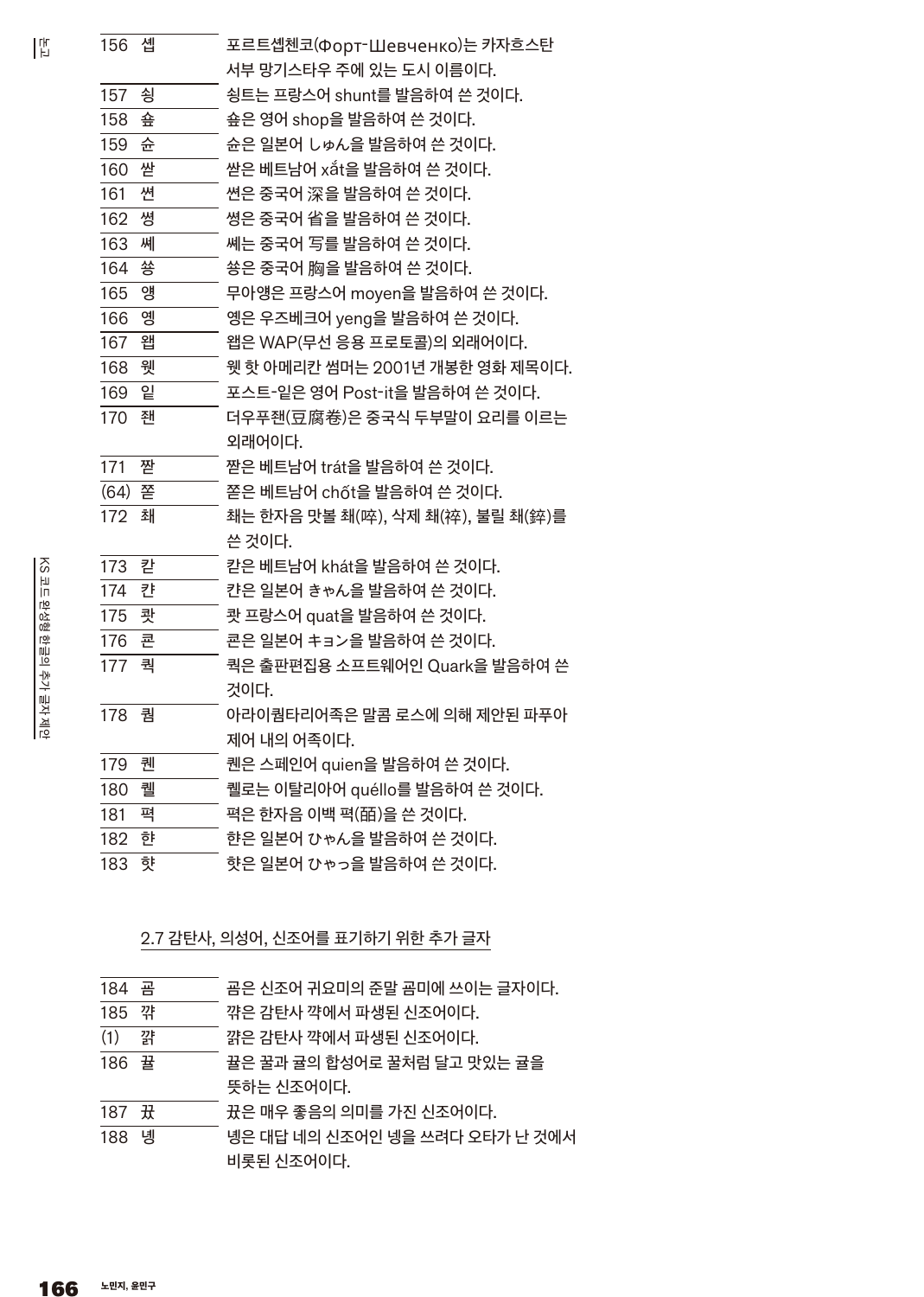| $\overline{140}$  | 롣 | 롣 is the written form of the Vietnamese<br>word lôt.      |
|-------------------|---|-----------------------------------------------------------|
| $\overline{141}$  | 뢐 | 롹 is the written form of the English word rock.           |
| $\overline{142}$  | 뤠 | «듕귁과 오뤤지» is the book that is written by Goh              |
|                   |   |                                                           |
| 143               | 맫 | Un-gi in 2008.<br>맫 is the written form of the Vietnamese |
|                   |   |                                                           |
|                   |   | word mét.                                                 |
| $\overline{144}$  | 믁 | 믁 is the written form of the Vietnamese                   |
|                   |   | word mu'c.                                                |
| $\overline{145}$  | 믕 | 믕 is the written form of the Uzbek word ming.             |
| (49)              | 밷 | 밷 is the written form of the Vietnamese                   |
|                   |   | word bét.                                                 |
| $\overline{146}$  | 뱡 | 뱡뱡면 is a loanword that refers to the noodles              |
|                   |   | from Shanxi in China.                                     |
| $\overline{147}$  | 븡 | 븡 is the written form of the Vietnamese                   |
|                   |   | word vừng.                                                |
| 148               | 뿆 | 뽓 is the written form of the Indonesian                   |
|                   |   | word pot.                                                 |
| $\overline{149}$  | 뿝 | 뿝 is the written form of the Indonesian                   |
|                   |   | word pub.                                                 |
| 150               | 쀠 | 쀠 is the written form of the French word puy.             |
| 151               | 쁭 | 쁭 is the written form of the Indonesian                   |
|                   |   | word PNG.                                                 |
| $\overline{152}$  | 샾 | 샾 is the written form of the English word shop.           |
| $\overline{(55)}$ | 샏 | 샏 is the written form of the Vietnamese                   |
|                   |   | word sét.                                                 |
| 153               | 섁 | 셰이크 섁 (Shake Shack) is the name of the chain              |
|                   |   | of casual fast restaurant in the US.                      |
| 154               | 셱 | 셱 is the written form of the German                       |
|                   |   | word scheck.                                              |
| 155               | 솀 | 솀 is the written form of the French                       |
|                   |   | word schème.                                              |
| 156               | 솁 | 포르트솁첸코(Форт-Шевченко)is the name                          |
|                   |   | of a city that is located in Mangystau Region,            |
|                   |   | Kazakhstan.                                               |
| 157               | 쇵 | 쇵트 is the written form of the French                      |
|                   |   | word shunt.                                               |
| 158               | 숖 | 숖 is the written form of the English word Shop.           |
| 159               | 슌 | 슌 is the written form of the Japanese                     |
|                   |   | word しゅん.                                                 |
| 160               | 싿 | 싿 is the written form of the Vietnamese                   |
|                   |   | word xăt.                                                 |
| 161               | 쎤 | 쎤 is the written form of the Chinese word 深.              |
| $\overline{162}$  | 쎵 | 쎵 is the written form of the Chinese word 省.              |
| 163               | 쎼 | 쎼는 the Chinese word 写.                                    |
| 164               | 쑝 | 咎 is the written form of the Chinese word 胸.              |
| 165               | 얭 | 무아얭 is the written form of the French                     |
|                   |   | word moyen.                                               |
| 166               | 옝 | 옝 is the written form of the Uzbek word yeng.             |
| 167               | 왭 |                                                           |
|                   |   | 왭 is a loanword for WAP(wireless application              |
|                   |   | protocol).                                                |
| 168               | 웻 | 웻 핫 아메리칸 썸머(Wet Hot American Summer) is                   |
|                   |   | the title of a film from the US that was released         |
|                   |   | in 2001.                                                  |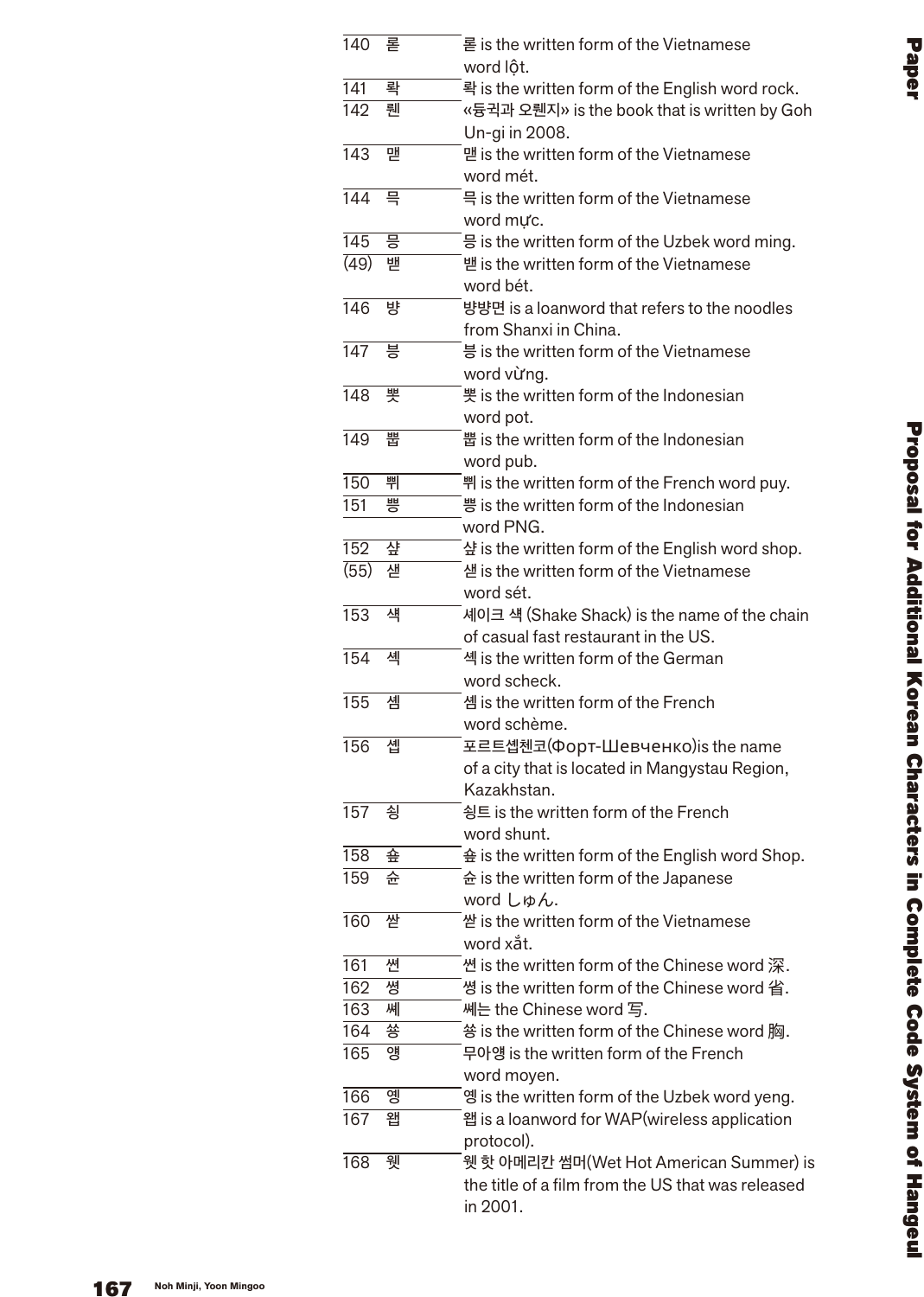| 189   | 놑 | 놑은 노트의 준말을 뜻하는 신조어이다.           |
|-------|---|---------------------------------|
| 190   | 눝 | 눝은 SK텔레콤의 애플리케이션 서비스 이름으로       |
|       |   | 신조어이다.                          |
| 191   | 늼 | 늼은 –님에서 파생된 신조어이다.              |
| 192   | 똭 | 똭은 놀라운 무언가 나타남을 보여준다는 뜻으로,      |
|       |   | 딱보다 강한 느낌을 뜻하는 신조어이다.           |
| 193   | 뙇 | 뙇은 놀라운 무언가 나타남을 보여준다는 뜻으로.      |
|       |   | 딱보다 강한 느낌을 뜻하는 신조어이다.           |
| 194   | 먄 | 먄은 미안의 준말로 쓰이는 신조어이다.           |
| 195   | 뭥 | 뭥미는 뭐임?을 빠르게 쓰려다 오타가 난 것에서      |
|       |   | 비롯된 신조어이다. 질문을 할 때 혹은 비꼬는 말로    |
|       |   | 쓰인다.                            |
| 196   | 뷁 | 뷁은 영어 단어 Break의 발음에서 비롯된 신조어이다. |
|       |   | 천병은 감독의 2006년 영화 제목이기도 하다.      |
| 197   | 뾱 | 뾱은 의성어 뽁뽁의 거센 소리이다.             |
| 198   | 쏼 | 쏼은 의성어 쏼라쏼라에 쓰이는 신조어이다.         |
| 199   | 앜 | 앜은 감탄사 악에서 파생된 신조어이다.           |
| 200 왘 |   | 왘은 감탄사 와에서 파생된 신조어이다.           |
| 201   | 웟 | 웟은 –워의 강조형에서 파생된 신조어이다.         |
| 202   | 윾 | 윾은 감탄사 윽에서 파생된 신조어이다.           |
| 203   | 읭 | 읭은 감탄사 으잉의 준말로 쓰이는 신조어이다.       |
| 204   | 잌 | 잌은 감탄사 익에서 파생된 신조어이다.           |
| 205 즤 |   | 즤는 –지에서 파생된 신조어이다.              |
| 206 짲 |   | 짲은 짜증을 의미하는 신조어 짲응에 쓰이는 글자이다.   |
| 207   | 쬲 | 쬲은 매우 좋음의 의미를 가진 신조어이다.         |
| 208   | 췍 | 췍은 영어 단어 Check의 발음에서 비롯된 신조어이다. |
| 209   | 캨 | 캨은 놀라거나 당황스러울 때 채팅에서 쓰이는 켁에서    |
|       |   | 비롯된 신조어이다.                      |
| 210   | 컄 | 컄은 웃음소리를 나타내는 신조어이다.            |
| 211   | 켘 | 켘은 놀라거나 당황스러울 때 채팅에서 쓰이는 켁에서    |
|       |   | 비롯된 신조어이다.                      |
| 212   | 킄 | 킄은 웃음소리를 나타내는 신조어이다.            |
| 213   | 퉷 | 퉷은 입에서 무언가를 뱉는 소리의 의성어이다.       |
| 214   | 팤 | 팤은 영어 단어 Park의 발음에서 비롯된 신조어이다.  |
| 215   | 쏵 | 퐉은 갑자기 힘자게 내지르는 의성어 팍의 강조형이다.   |
| 216   | 핰 | 핰은 웃음소리를 나타내는 신조어이다.            |
| 217   | 핳 | 핳은 웃음소리를 나타내는 신조어이다.            |
| 218   | 햏 | 햏은 신조어 아햏햏에 쓰이는 글자이다.           |
| 219   | 헣 | 헣은 웃음소리를 나타내는 신조어이다.            |
| 220   | 헠 | 헠은 감탄사 헉에서 파생된 신조어이다.           |
| 221   | 헿 | 헿은 감탄사 헷에서 파생된 신조어이다.           |
| 222   | 횽 | 횽은 형을 이르는 말 또는 불특정 일부의 사람에게     |
|       |   | 친근감을 느끼도록 쓰는 신조어이다.             |
| 223   | 훕 | 훕은 영어 단어 Hoop의 발음에서 비롯된 신조어이다.  |
| 224 힣 |   | 힣은 웃음 소리를 나타내는 신조어이다.           |

 $\begin{array}{c} \boxed{14} \\ \boxed{14} \end{array}$ 노고 그 사장은 아들을 이루어 있다. 그 사장은 아들의 주기 공부가 제안 나는 것이다.

 $\Im$ 래 여성형 일들 추가 글자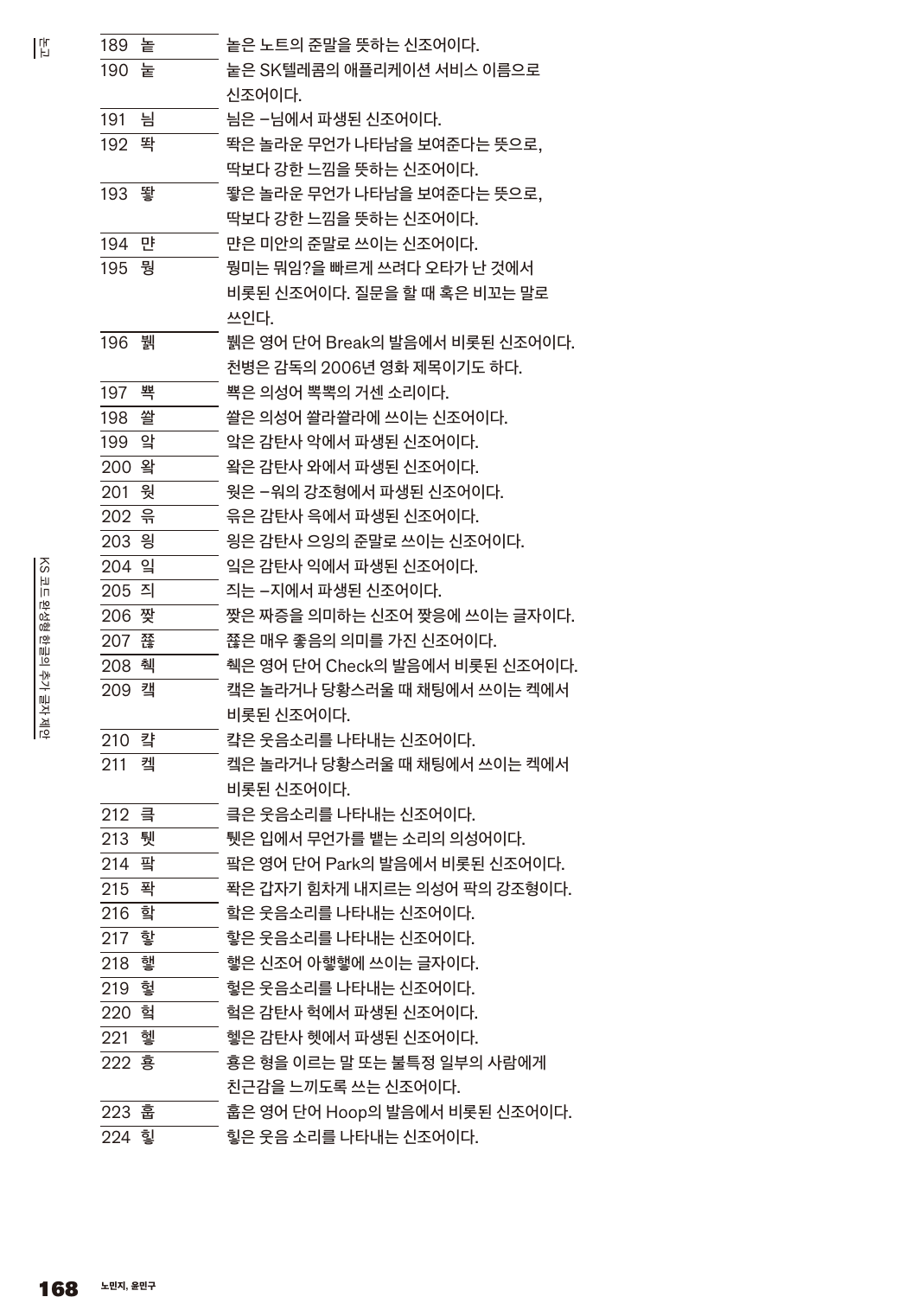| 169  | 잍 | 포스트-잍 is the written form of the English<br>word Post-it.                                      |
|------|---|------------------------------------------------------------------------------------------------|
| 170  | 좨 | 더우푸좬(豆腐卷) is a loanword that refers to<br>Chinese-style tofu dish.                             |
| 171  | 짣 | 짣 is the written form of the Vietnamese<br>word trát.                                          |
| (64) | 쫃 | 쫃 is the written form of the Vietnamese<br>word chốt.                                          |
| 172  | 쵀 | 쵀 is the written form of the Chinese characters 啐,<br>祽 or 錊.                                  |
| 173  | 칻 | 칻 is the written form of the Vietnamese<br>word khát.                                          |
| 174  | 캬 | 캰 is the written form of the Japanese<br>word きゃん.                                             |
| 175  | 쾃 | 쾃 is the written form of the French word quat.                                                 |
| 176  | 쿈 | 쿈 is the written form of the Japanese<br>word キョン.                                             |
| 177  | 쿽 | 쿽 refers to the software for editors Quark.                                                    |
| 178  | 퀌 | 아라이퀌타리어족 is a language family among<br>Papuan languages that was suggested by<br>Malcolm Ross. |
| 179  | 퀘 | 퀜 is the written form of the Spanish word quien.                                               |
| 180  | 퀰 | 퀠로 is the written form of the Italian<br>word quéllo.                                          |
| 181  | 펵 | 펵 is the written form of the Chinese<br>character 皕.                                           |
| 182  | 햔 | 한 is the written form of the Japanese<br>word ひゃん.                                             |
| 183  | 햣 | 햣 is the written form of the Japanese<br>word ひゃっ.                                             |

| 2.7 Additional Characters for Writing the Interjections, |
|----------------------------------------------------------|
| Onomatopoeia, and Newly-coined Words                     |

| 184              | 굠 | 굠 is from a newly coined word 굠미, the<br>abbreviated form of 귀요미.                             |
|------------------|---|-----------------------------------------------------------------------------------------------|
| 185              | 꺆 | 꺆 is a newly coined word derived from the                                                     |
|                  |   | interjection 꺅.                                                                               |
| $\overline{(1)}$ | 꺍 | 꺍 is a newly coined word derived from the<br>interjection 꺅.                                  |
| 186              | 뀰 | 뀰 is a newly coined word that combines 꿀 and                                                  |
|                  |   | 귤. It means a tangerine (귤) that is as sweet as<br>honey (꿀).                                 |
| 187              | 뀨 | $\#$ is a newly coined word that has the meaning of<br>매우 좋음.                                 |
| 188              | 녱 | 녱 is a newly coined word that is widespread as                                                |
|                  |   | the misspelling of 넹, which is another newly<br>coined word from a response 네.                |
| 189              | 놑 | 旨 is a newly coined word as the abbreviated form<br>of 노트.                                    |
| 190              | 눝 | $\equiv$ is a newly coined word that is the name of the<br>application service by SK Telecom. |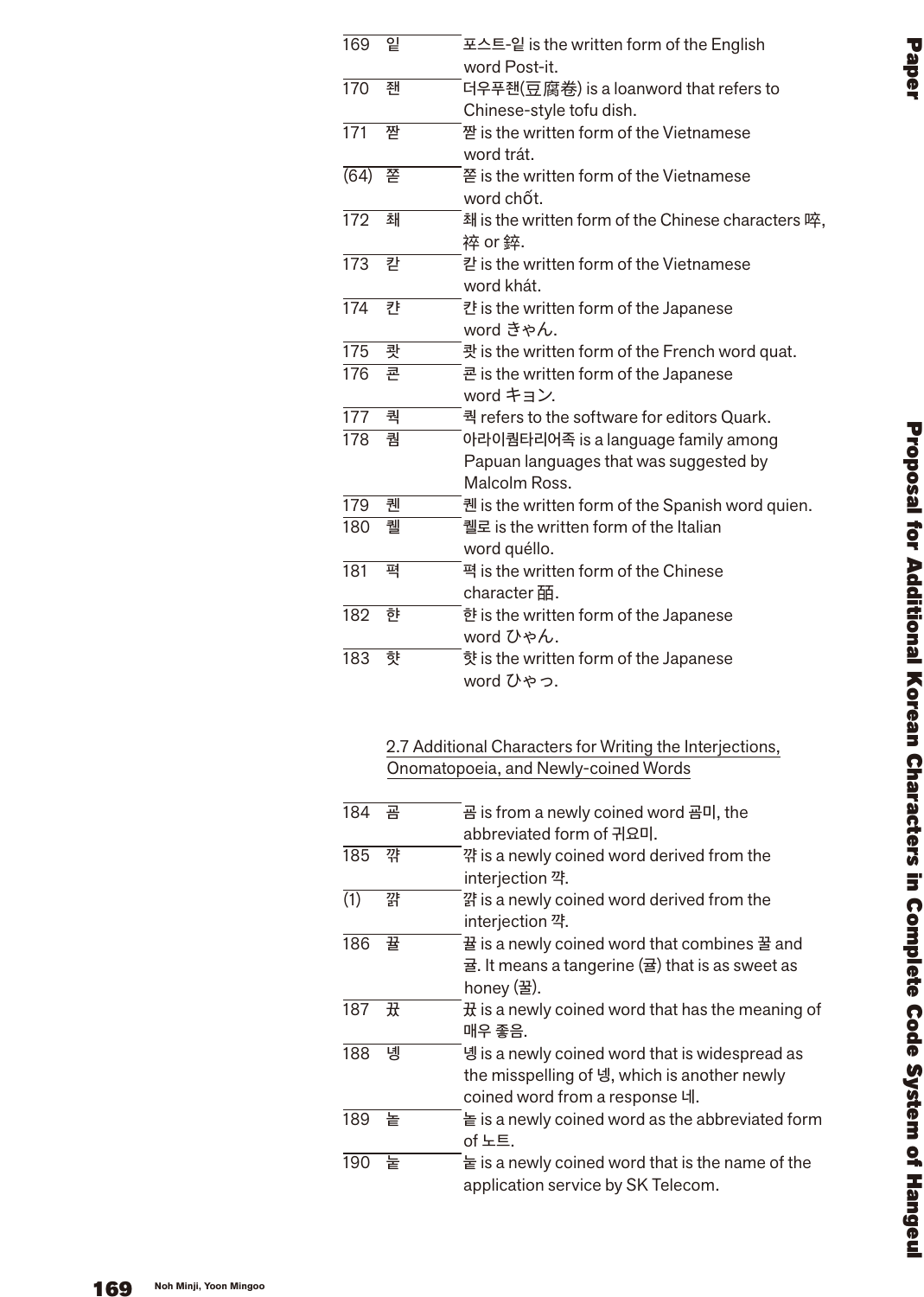#### 3. 결론

언어 습관은 시대의 흐름에 따라 변화한다. 낯설게만 느껴지던 신조어가 우리 생활에 깊숙이 자리 잡은 모습은 이제 자연스럽기까지 하다. 이러한 흐름에 따라 추가 글자에 대한 연구는 지속해서 이루어져야 할 것이다. 글쓴이는 위의 자료 조사를 바탕으로 KS 코드에서 지정한 2,350자 외에 추가 글자 228자를 선별하였고, 이를 제안하고자 한다. 그러나 한글 사용의 범위를 한글 표현이 비교적 자유로운 문학이나 옛말, 변수를 가늠할 수 없는 사람 이름, 오탈자로 확장한다면 더 많은 추가 글자가 필요할 것이다. 이 글에서는 보편적으로 한글을 사용하는 사람들이 생활하는 데 불편함이 없을 정도에서 조사를 진행하였음을 밝히는 바이다. 또한, 글꼴 디자이너는 글꼴의 성격, 대상에 따라 추가 글자의 범위를 나누어 개발하는 방법도 고려해봄 직하다.

- 1. 표준말을 표기하기 위한 추가 글자는 모두 9자로, 꺍, 늧, 닁, 믜, 볌, 뺜, 씃, 쫒, 찟이다.
- 2. 준말을 표기하기 위한 추가 글자는 모두 24자로, 걥, 겷, 괐, 궸, 긓, 깄, 꽸, 냬, 놰, 뇄, 뙜, 럲, 렜, 뢔, 맟, 뫠, 뫴, 붴, 왰, 웇, 쟵, 칮, 헗, 홥이다.
- 3. 발음을 표기하기 위한 추가 글자는 모두 39자로, 갣, 굥, 깯, 꼳, 꿘, 낻, 넏, 넫, 녇, 뉻, 닏, 뜽, 랟, 렫, 뮹, 밷, 볻, 붠, 븨, 빋, 빧, 샏, 섿, 솓, 앋, 옏, 옫, 욷, 읻, 젇, 쫃, 찓, 콛, 탇, 톧, 퇻, 팓, 팯, 핻이다.
- 4. 사투리를 표기하기 위한 추가 글자는 모두 41자로, 갋, 귕, 긇, 껓, 껕, 꼉, 꽅, 넢, 놁, 뇡, 눍, 닽, 뒙, 딮, 똣, 뚧, 뜳, 뜾, 몱, 뮊, 뱜, 볿, 봥, 뵴, 뿕, 싥, 싳, 쎔, 쎠, 쒐, 쒬, 씿, 옦, 젉, 즒, 쮓, 칰, 큲, 턻, 헡, 흝이다.
- 5. 한국어 활용형을 표기하기 위한 추가 글자는 모두 9자로, 괢, 긂, 둚, 맜, 얬, 읩, 칢, 툶, 홨이다.
- 6. 고유명사, 외래어, 외국어 발음을 표기하기 위한 추가 글자는 모두 67자로, 갣, 귬, 냗, 냡, 냣, 뇸, 늗, 닏, 댠, 됭, 둗, 딷, 똠, 똡, 똰, 랃, 랟, 랲, 럔, 럳, 롣, 롹, 뤤, 맫, 믁, 믕, 밷, 뱡, 븡, 뽓, 뿝, 쀠, 쁭, 샾, 샏, 섁, 셱, 솀,

솁, 쇵, 숖, 슌, 싿, 쎤, 쎵, 쎼, 쑝, 얭, 옝, 왭, 웻, 잍, 좬, 짣, 쫃, 쵀, 칻, 캰, 쾃, 쿈, 쿽, 퀌, 퀜, 퀠, 펵, 햔, 햣이다.

7. 감탄사, 의성어, 신조어를 표기하기 위한 추가 글자는 모두 42자로, 굠, 꺆, 꺍, 뀰, 뀼, 녱, 놑, 눝, 늼, 똭, 뙇, 먄, 뭥, 뷁, 뾱, 쏼, 앜, 왘, 웟, 윾, 읭, 잌, 즤, 짲, 쬲, 췍, 캨, 컄, 켘, 킄, 퉷, 팤, 퐉, 핰, 핳, 햏, 헣, 헠, 헿, 횽, 훕, 힣이다.

이 중 중복 글자는 7자로 갣, 꺍, 닏, 랟, 밷, 샏, 쫃이며, 이를 제외하면 모두 224자로 다음과 같다.

 KS코드 완성형 한글의 추가 글자 제안 (224자) 갋갣걥겷괐괢굠굥궸귕귬긂긇긓깄깯꺆꺍껓껕꼉꼳꽅꽸꿘뀰뀼낻 냗냡냣냬넏넢넫녇녱놁놑놰뇄뇡뇸눍눝뉻늗늧늼닁닏닽댠됭둗둚 뒙딮딷똠똡똣똭똰뙇뙜뚧뜳뜽뜾랃랟랲럔럲럳렜렫롣롹뢔뤤맜맟 맫먄몱뫠뫴뭥뮊뮹믁믕믜밷뱜뱡볌볻볿봥뵴붠붴뷁븡븨빋빧뺜뽓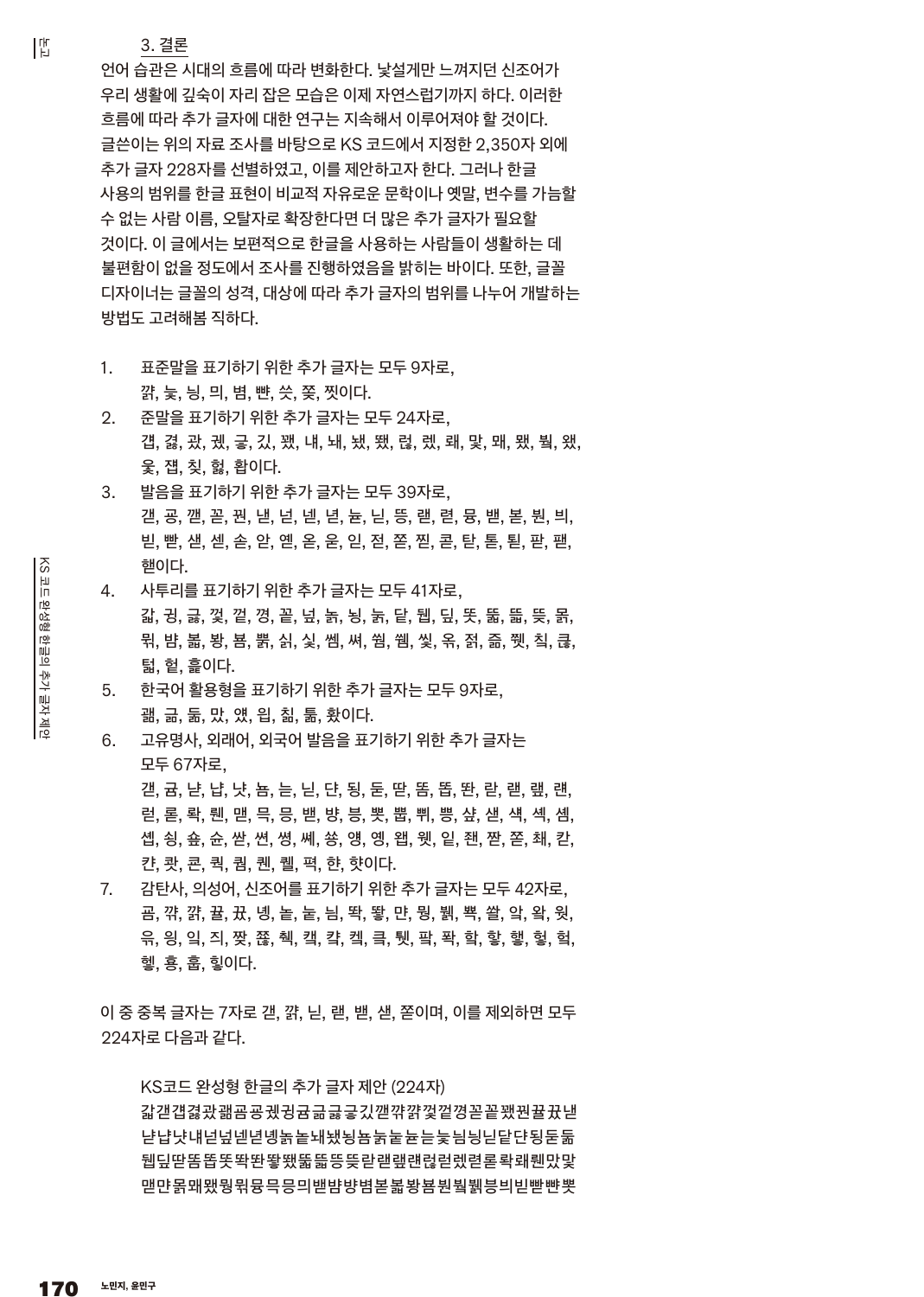| $\overline{191}$ | 늼 | 늼 is a newly coined word derived from 님.                      |
|------------------|---|---------------------------------------------------------------|
| 192              | 똭 | 똭 is a newly coined word that indicates a sudden              |
|                  |   | appearance of something amazing, an expression                |
|                  |   | that delivers a stronger feeling than 딱.                      |
| 193              | 뙇 | 뙇 is a newly coined word that indicates a sudden              |
|                  |   | appearance of something amazing, an expression                |
|                  |   | that delivers a stronger feeling than 딱.                      |
| 194              | 먄 |                                                               |
|                  |   | 먄 is a newly coined word and an abbreviated                   |
| 195              | 뭥 | form of 미안.<br>뭥미 is a newly coined word that originated from |
|                  |   | the misspelling of 뭐임. It is used as an expression            |
|                  |   |                                                               |
|                  |   | to ask something or express curiosity or be<br>sarcastic.     |
| 196              | 뷁 | 뷁 is a newly coined word from the pronunciation               |
|                  |   | of the English word break. It is also the title of the        |
|                  |   | movie (2006) by Cheon Byeongeun.                              |
| 197              | 뾱 | 뾱 is the plosive sound of the onomatopoeia 뽁뽁.                |
| 198              | 쏼 | 쏼 is from the newly coined word and                           |
|                  |   | onomatopoeia 쏼라쏼라.                                            |
| 199              | 앜 | 앜 is a newly coined word derived from the                     |
|                  |   | interjection 악.                                               |
| 200              | 왘 | 왘 is a newly coined word derived from the                     |
|                  |   | interjection 와.                                               |
| 201              | 웟 | 웟 is a newly coined word and the emphasizing                  |
|                  |   | form of -워.                                                   |
| 202              | 윾 | 윾 is a newly coined word derived from the                     |
|                  |   | interjection 윽.                                               |
| 203              | 읭 | 읭 is a newly coined word derived from the                     |
|                  |   | interjection 으잉 as its abbreviated form.                      |
| 204              | 잌 | 잌 is a newly coined word derived from the                     |
|                  |   | interjection 익.                                               |
| 205              | 즤 | 즤 is a newly coined word derived from the                     |
|                  |   | interjection -지.                                              |
| $\overline{206}$ | 짲 | 짲 is from the newly coined word from 짲응 that                  |
|                  |   | means 짜증.                                                     |
| 207              | 쬲 | 쬲 is a newly coined word that means 매우 좋음.                    |
| $\overline{208}$ | 췍 | 췍 is a newly coined word from the pronunciation               |
|                  |   | of the English word Check.                                    |
| 209              | 캨 | 캨 is a newly coined word derived from 켁 that is               |
|                  |   | used while chatting online when embarrassed or                |
|                  |   | surprised.                                                    |
| 210              | 컄 | 컄 is a newly coined word that refers to a                     |
|                  |   | laughing sound.                                               |
| 211              | 켘 | 켘 is a newly coined word derived from 켁 that is               |
|                  |   | used while chatting online when embarrassed or                |
|                  |   | surprised.                                                    |
| 212              | 클 | 킄 is a newly coined word that refers to a                     |
|                  |   | laughing sound.                                               |
| 213              | 퉷 | 퉷 is a onomatopoeia that describes the sound                  |
|                  |   | of spitting.                                                  |
| 214              | 팤 | 팤 is a newly coined word derived from the                     |
|                  |   | pronunciation of the English word park.                       |

**Paper**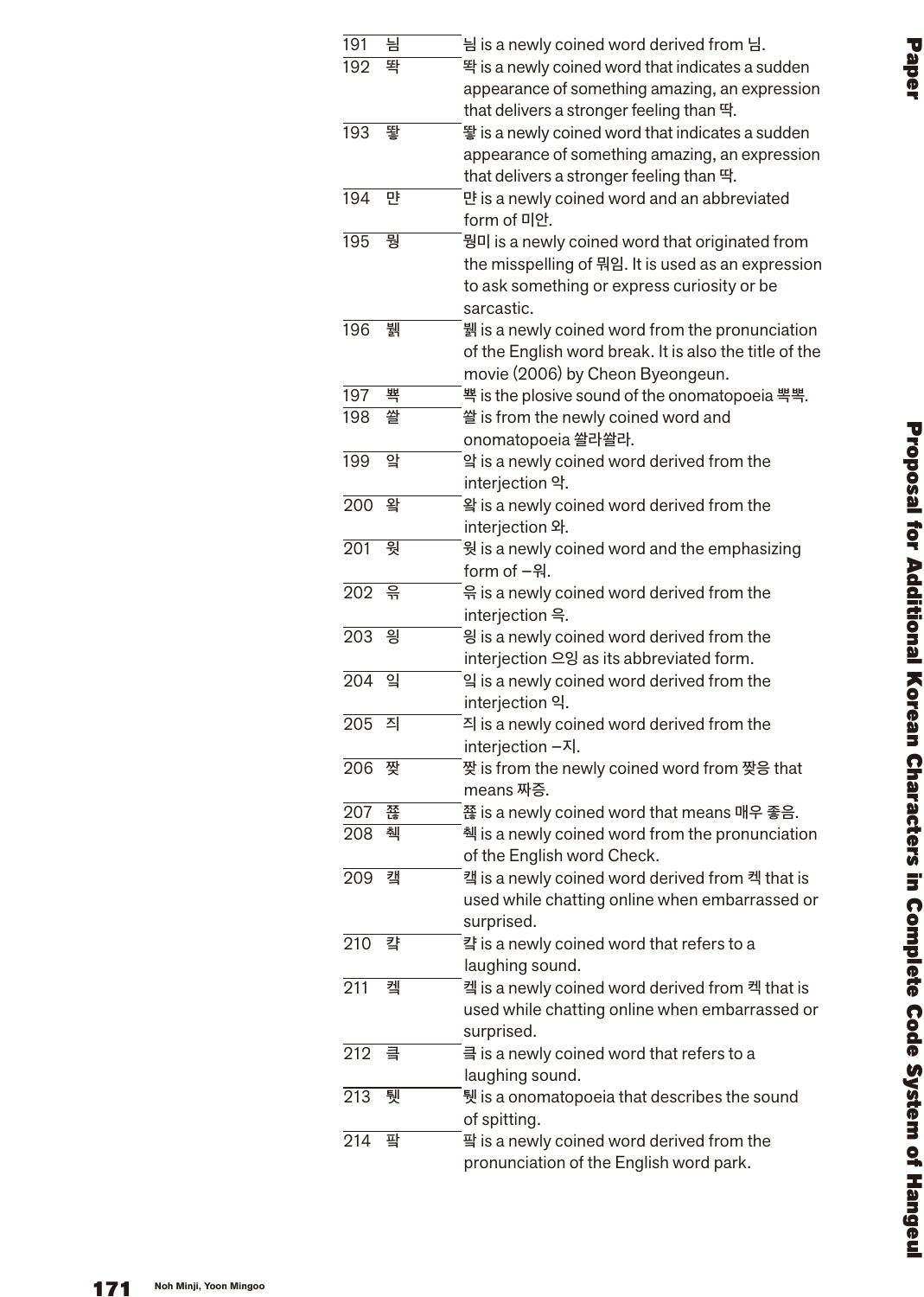뾱뿕뿝쀠쁭샏샾섁섿셱솀솁솓쇵숖슌싥싳싿쎔쎠쎤쎵쎼쏼쑝쒐쒬 씃씿앋앜얬얭옏옝옦옫왘왭왰욷웇웟웻윾읩읭읻잌잍쟵젇젉좬즒 즤짣짲쫃쫒쬲쮓찓찟쵀췍칢칮칰칻캨캰컄켘콛쾃쿈쿽퀌퀜퀠큲킄 탇턻톧퇻툶퉷팓팤팯펵퐉핰 핳핻햏햔햣헗헠헡헣헿홥홨횽훕흝힣

참고 문헌

### 논문

김성수. «한글 자소조합 방식에 따른 활자 디자인 개발에 관한 연구: KS 2,350자 조합을 중심으로». 서울: 동국대학교 대학원. 2013. 김충회. «현행 KS 완성형 한글 코드의 문제점: 교육용 컴퓨터에서 완성형 한글은 안된다». 서울: 한국정보과학회 언어공학연구회. 1989.

이기성. «한국 전자출판산업과 한글코드의 역사적 고찰». 서울: 한국전자출판연구회. 2014.

정국. «외래어 표기법과 외국어 발음». 외국어교육연구. 서울: 한국외국어대학교 외국어교육연구소. 2003.

## 웹사이트

국립국어원. http://www.korean.go.kr

국립국어원 표준국어대사전. http://stdweb2.korean.go.kr

메아리저널. http://j.mearie.org

한글박물관. http://www.hangeulmuseum.org

번역: 임유나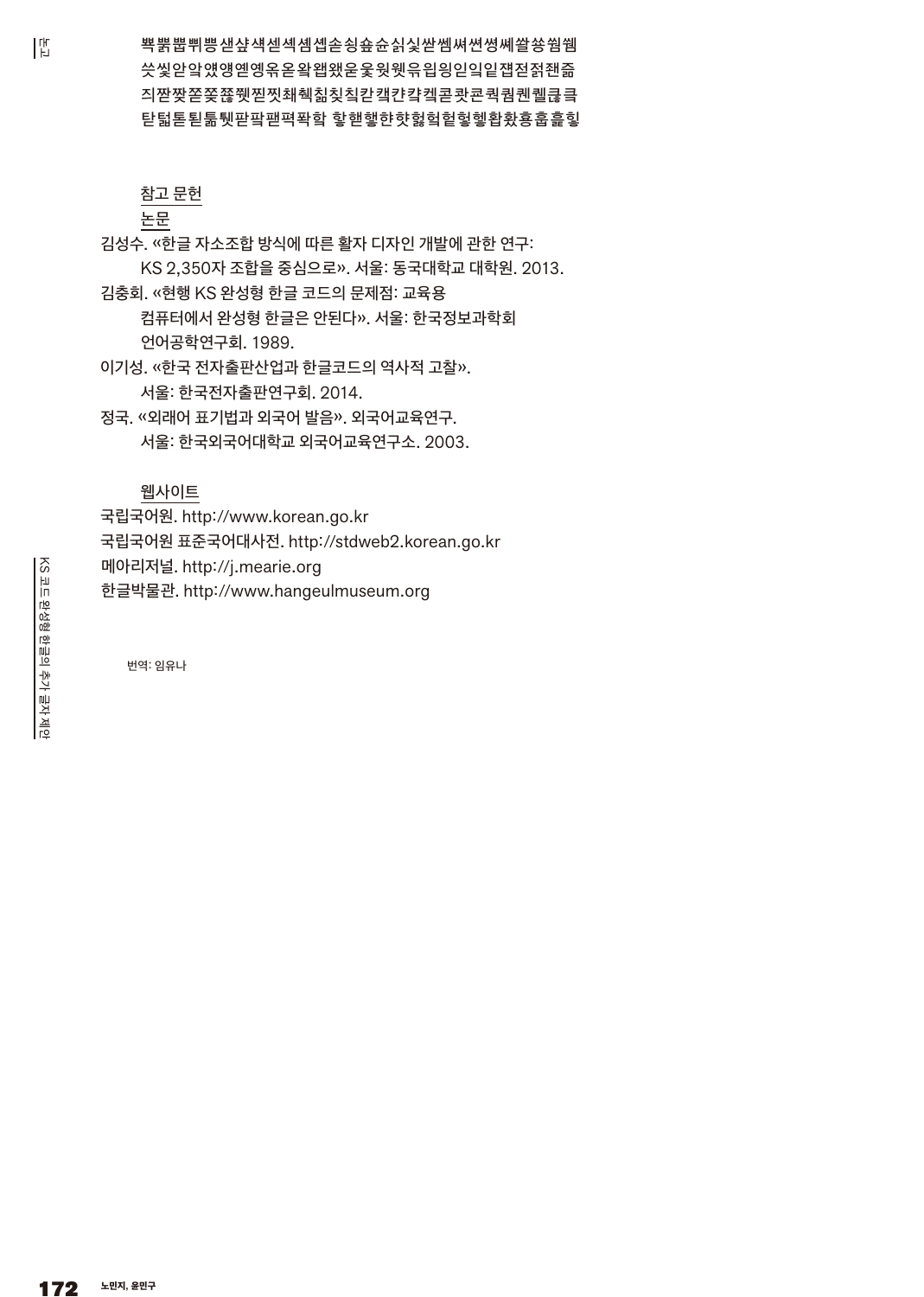| 215 | 퐠 | 퐉 is the emphasizing form of 팍, a sound of         |
|-----|---|----------------------------------------------------|
|     |   | sudden movement.                                   |
| 216 | 핰 | 핰 is a newly coined word that refers to a          |
|     |   | laughing sound.                                    |
| 217 | 핳 | 핳 is a newly coined word that refers to a          |
|     |   | laughing sound.                                    |
| 218 | 햏 | 햏 is from the newly coined word 아햏햏.               |
| 219 | 헣 | 헣 is a newly coined word that refers to a          |
|     |   | laughing sound.                                    |
| 220 | 헉 | 헠 is a newly coined word derived from the          |
|     |   | interjection 헉.                                    |
| 221 | 헿 | 헿 is a newly coined word derived from the          |
|     |   | interjection 헷.                                    |
| 222 | 횽 | 횽 is a newly coined word that is used to call 형 or |
|     |   | a person with intimate feeling.                    |
| 223 | 훔 | 훕 is a newly coined word the pronunciation of      |
|     |   | the English word hoop.                             |
| 224 | 힣 | 힣 is a newly coined word that refers to a          |
|     |   | laughing sound.                                    |

### 3 . Conclusion

The practices of language alter as time goes by . Once unfamiliar , the newly coined words are now deeply rooted in our daily lives . Responding to this trend , the research on the need for additional characters should be continued . In this article , the writer selected 228 characters that should require to be added to the existing 2,350 and proposes their inclusion into the system. To extend the use of Hangeul to the writings of literature where the expressions are relatively free , old language , a person 's name with a number of variables , and misspelling , more additional characters will be needed . This article focuses on making the ordinary use of Hangeul in our daily lives free of discomfort . Typographers could also consider developing a range of additional Hangeul characters according to the characteristics of the font and the target material .

- 1 . Nine additional characters for writing the standard language: 꺍, 늧, 닁, 믜, 볌, 뺜, 씃, 쫒, 찟
- 2 . Twenty-four additional characters for writing the abbreviated form: 걥, 겷, 괐, 궸, 긓, 깄, 꽸, 냬, 놰, 뇄, 뙜, 럲, 렜, 뢔, 맟, 뫠, 뫴, 붴, 왰, 웇, 쟵, 칮, 헗, 홥
- 3. . Thirty-nine additional characters for writing the pronunciation: 갣, 굥, 깯, 꼳, 꿘, 낻, 넏, 넫, 녇, 뉻, 닏, 뜽, 랟, 렫, 뮹, 밷, 볻, 붠, 븨, 빋, 빧, 샏, 섿, 솓, 앋, 옏, 옫, 욷, 읻, 젇, 쫀, 찓, 콛, 탇, 톧, 퇻, 팓, 팯, **핻**
- 4 . Forty-one additional characters for writing the dialects: 갋, 귕, 긇, 껓, 껕, 꼉, 꽅, 넢, 놁, 뇡, 눍, 닽, 뒙, 딮, 똣, 뚧, 뜳, 뜾, 몱, 뮊, 뱜, 볿, 봥, 뵴, 뿕, 싥, 싳, 쎔, 쎠, 쒐, 쒬, 씿, 옦, 젉, 즒, 쮓, 칰, 큲, 턻, 헡, 흝
- 5 . Nine additional characters for writing the conjugated forms : 괢, 긂, 둚, 맜, 얬, 읩, 칢, 툶, 홨
- 6 . Sixty-seven additional characters for writing the proper nouns, loanwords, and the pronunciation of foreign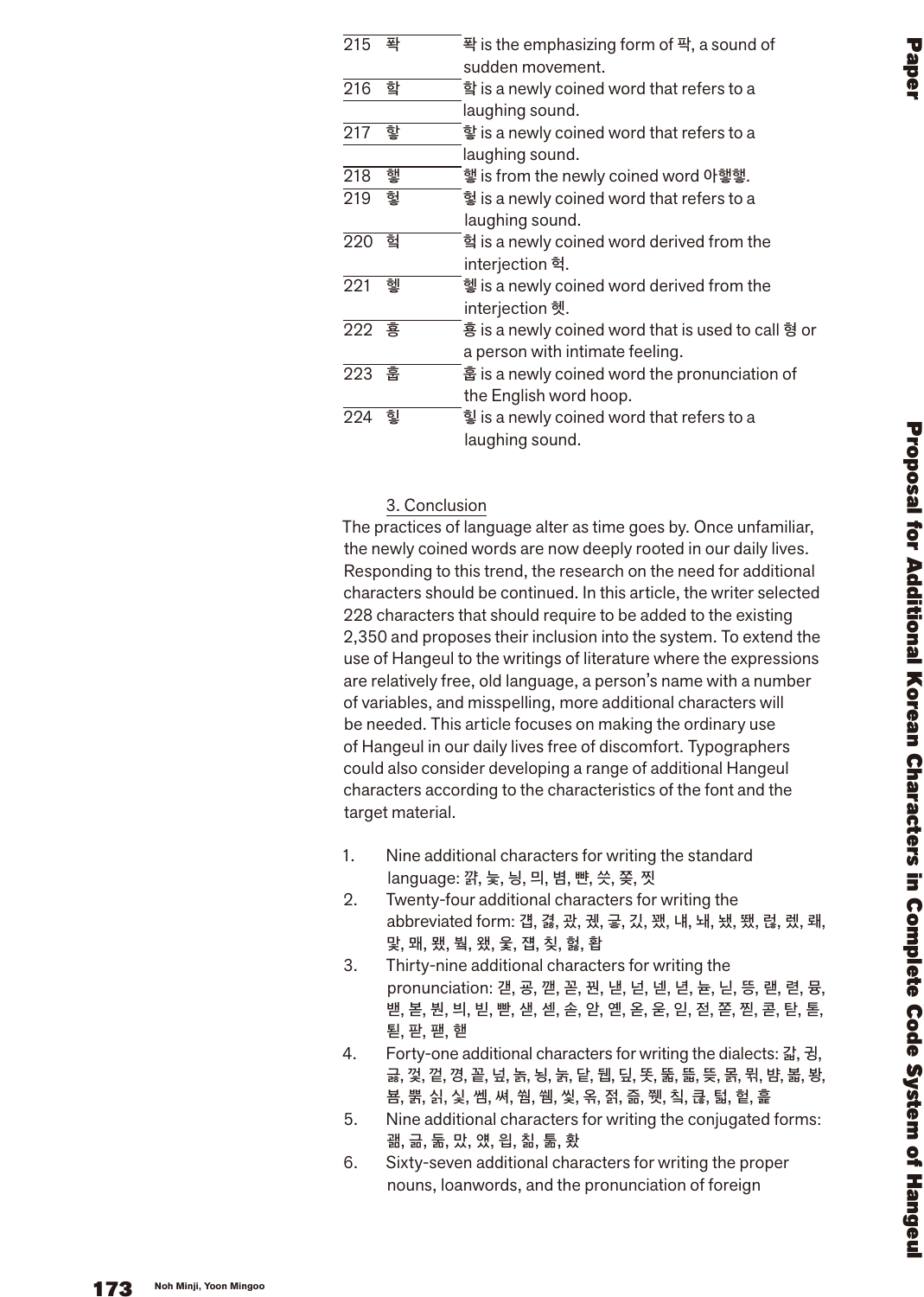174 KS 코드 오성형 한글의 추가 글자 제안<br>KS 코드 모르 KS 코드 완성형 한글의 추가 글자 제안